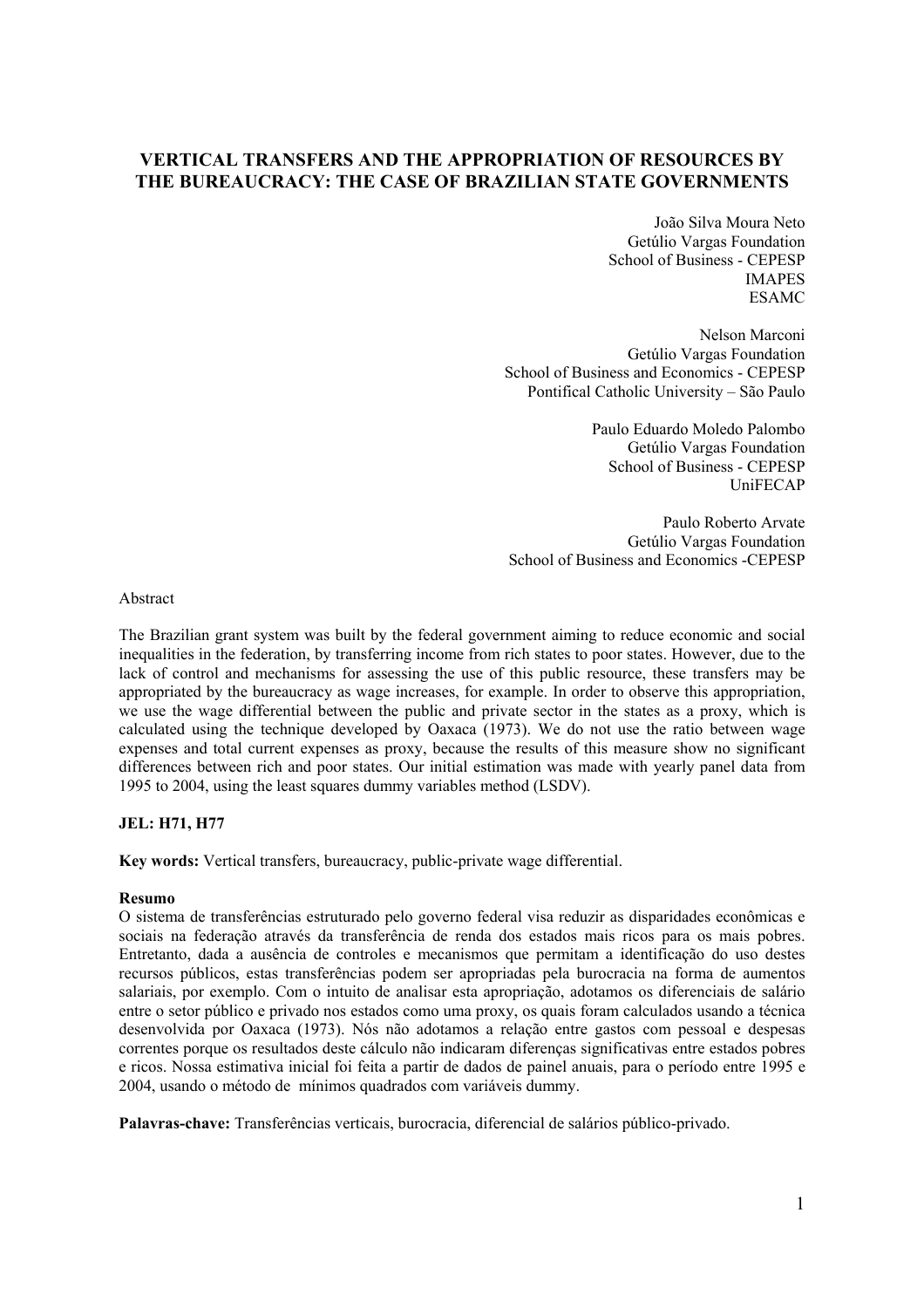## **1. Introduction**

The grant system developed in Brazil in order to transfer resources from the richest to the poorest states via the federal government seems to be inefficient when it comes to correcting existing regional differences. One reason, analyzed in this paper, is that the resources sent to the poorest states can be appropriated by the bureaucracy as wage increases. Despite the weak empirical evidence between the wages of the bureaucrats and the level or growth rate of the budget they control<sup>1</sup>, we can see that the transfer system, which aims to minimize regional differences, lacks criteria when it comes to evaluating the efficiency of expenditure in Brazil. 2

The purpose of this study is to show that these transfers support the higher wages paid to state bureaucrats, when compared with the wages in the private sector. In order to achieve this purpose this paper has a further five sections in addition to this introduction. In the second section we provide a brief account of the evolution of the literature on bureaucracy, showing how important it is for monitoring purposes to know about and to compare the relative performances of the public and private sectors, considering the problem caused by the information asymmetries between the sponsor and the bureaucrat. In the third section we show the Brazilian vertical transfer system. In the fourth section we discuss expenditure on wages in state governments and its relationship with the preferences of the bureaucrats. We also present the calculation of the wage differentials for regions using the Oaxaca decomposition (1973). It is possible to observe that states in poor regions have a clear tendency to pay higher public sector wages when compared to private sector equivalents in same region. In the fifth section we present the model and the empirical tests to verify the impact of transfers on the wage premium for public employees. In the last section we present the main conclusions of this paper.

## **2. Theoretical aspects relating to the role of bureaucracy and some performance measures between the public and private sectors.**

It is not an idea new to literature to highlight the role of bureaucracy within the state. The first systematic effort to study bureaucracy within the public sector was the one made by Niskanen (1971). This first effort was certainly influenced by the writings of Tullock (1965) and Downs (1967), although one can clearly see that they studied the different aspects of bureaucratic organizations still using an economic methodology.

All the developments of Niskanen (1971) were based on information asymmetries between bureaucrats and their funders-sponsors (politicians) in relation to the costs for producing the goods to be supplied by the bureau. Bureaucrats have better information on the costs for supplying the product than their funders. Funders and bureaucrats have a bilateral monopoly relationship, because bureaucrats sell their products only to the government and the government (the funder of the bureaucracy) receives the product from bureaucrats in exchange for a budget. Therefore, bureaucrats try to maximize their budget, subject to the restriction that the total budget must be equal to or higher than the production

 $\overline{a}$ 

See Johnson and Libecap (1989) and Young (1991).

<sup>&</sup>lt;sup>2</sup> Australia and New Zealand, for example, evaluate the efficiency in the use of these transfers. See Worthington and Dollery (1998).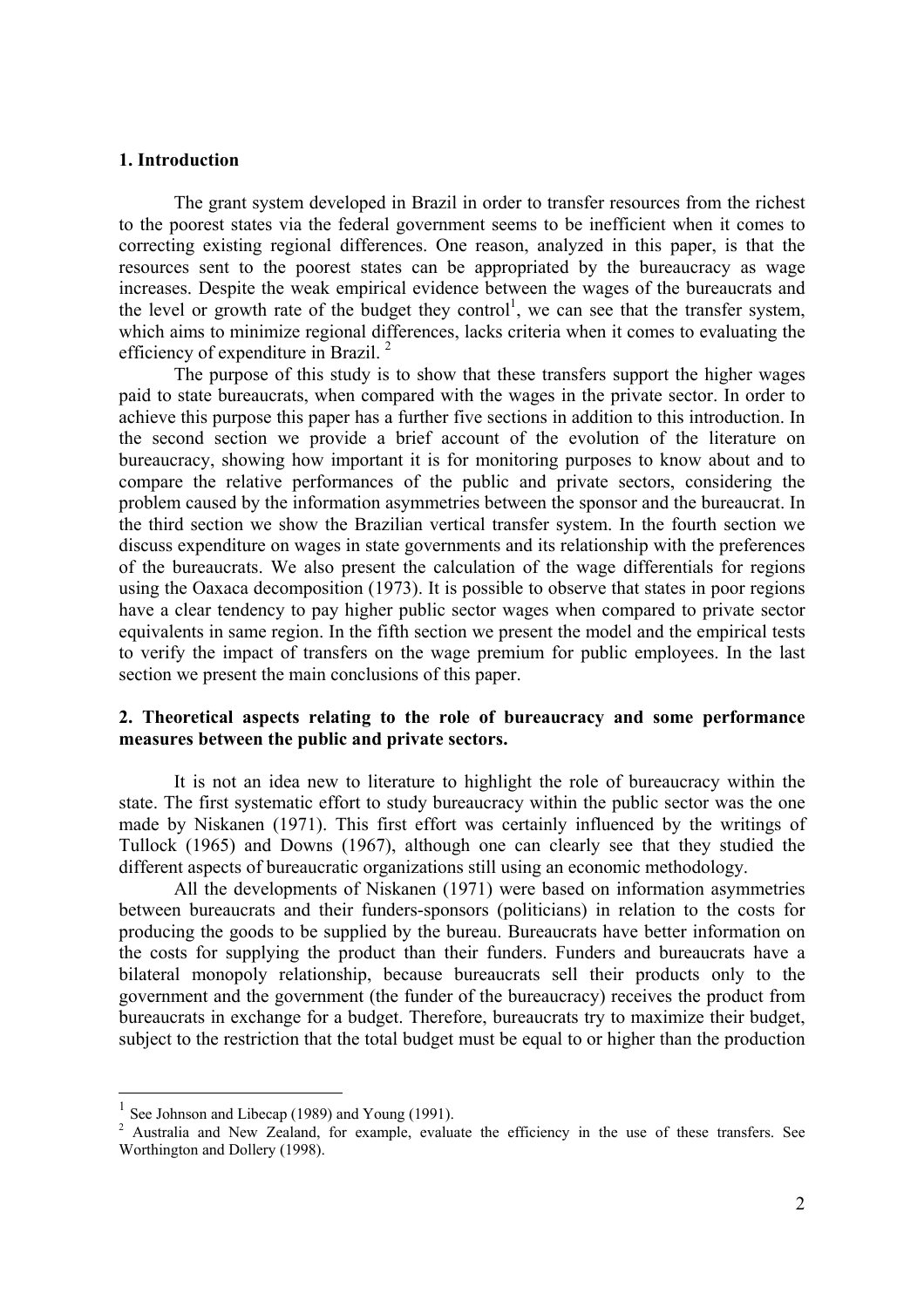costs.<sup>3</sup> On the other hand, politicians (sponsors) try to transfer budgets to bureaucrats for them to produce the product at the lowest marginal cost.<sup>4</sup> If the information power of the bureaucrat prevails in the bargain, the balance solution results in the definition of a budget which is higher than the lowest marginal cost for producing the product.

It is clear in this development that the power of bureaucracy to secure a higher budget than the one desired by its funders depends on three important characteristics assumed by Niskanen (1971): a supply monopoly on the part of the bureaucrat, the bureaucrat being the only one who knows the true production cost and the institutional possibility of the bureaucrat adopting a "take-it-or-leave-it" approach in the bargaining process.5

Actually, adopting a "take-it-or-leave-it" approach in the bargaining process is more a prerogative of the sponsor than of the bureaucrat. The sponsor has tools to make sure bureaucrats reveal the true cost of the products. As Breton and Wintrobe (1975) say, the vulnerability of the sponsor in the bargain is what will define if the price to be paid by him will be equal to the lowest marginal cost possible. This vulnerability can be observed in the sponsor's demand. The more inelastic the demand, the greater the vulnerability of the sponsor, and the easier for the bureaucrat not to report the true price and cost of the product or services (lowest marginal cost). The more elastic the demand, the lower the vulnerability, and the opposite of what is described above happens.<sup>6</sup> The sponsor can also obtain information about the true costs, by monitoring and punishing the behavior of bureaucrats. If a model such as the one proposed by Becker and Stigler (1974) is adopted, in which bureaucrats maximize the budget to be received, given the punishment, and if the bureaucrats are risk-averse (each additional dollar in the budget leads to a lower utility), any additional increase in prices will result in a stricter expected penalty – increasing the lack of utility of the bureaucrats. Bendor, Taylor and van Gaalen (1985) show that riskaverse bureaucrats propose a lower price than risk-neutral ones in this situation.

On the other hand, Bendor, Taylor and van Gaalen (1985) say that the sponsor can encourage the creation of other bureaus and comparisons with the private sector to calculate the true cost. There are many empirical papers comparing the provision of goods or public services in relation to the private sector. Boardman and Vining(1992) present a long list of these studies. Amongst some of the existing ones on the issue of comparative performance between the public and private sector, we could mention those by Boardman and Vining (1989, 1992), Gugler (1998) and Borjas (1980).

Boardman and Vining (1989) analyzed the 500 largest non-American corporations in the world (419 private companies, 58 state enterprises, and 23 mixed-ownership companies) and observed that mixed-ownership companies or state enterprises have a lower

 $\overline{a}$ 

 $3$  Migué and Belanger (1974) assume that bureaucrats maximize the discretionary portion of the budget (the difference between the total budget and the minimum cost for producing the product their funders expect to have).

<sup>&</sup>lt;sup>4</sup> The sponsors (those in charge of governing) compete for votes and use this budget to attend to their own interests.

<sup>&</sup>lt;sup>5</sup> The lack of a theoretical basis for this model has been often criticized. One of the critical remarks made about it is that budget maximization by the bureaucracy is not based on a utility function, but rather on empiric evidence: salaries, status and discretional power are directly and positively derived from the size of the budget. Another critical remark is that the bilateral monopoly does not represent the relationship between bureaucracy and its funders. See Casa-Pardo and Puchades-Navarro (2001).

 $6$  Miller and Moe (1983) also considered the possibility of the sponsor hiding his demand from the bureaucrat.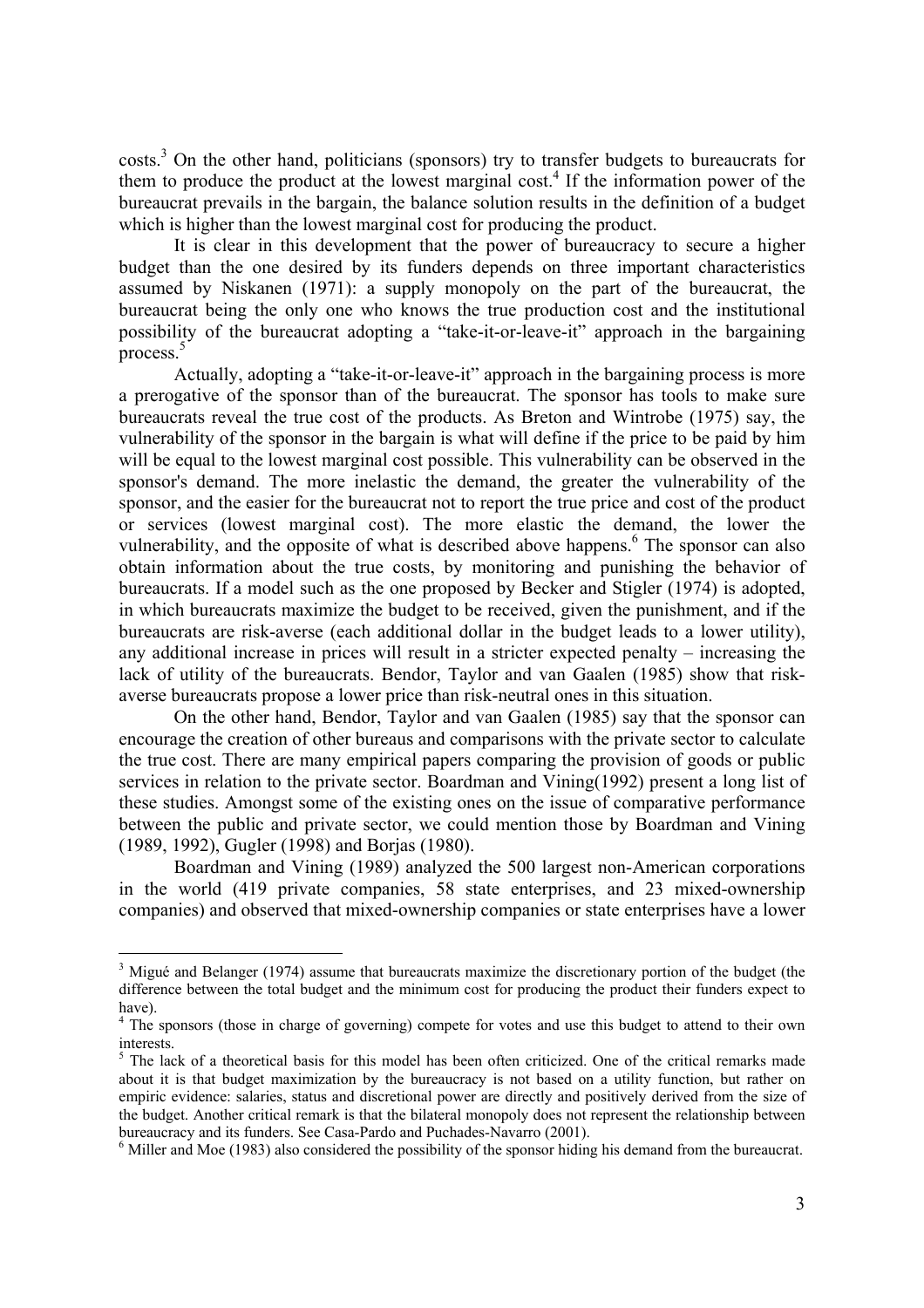profitability and productivity than private companies. Boardman and Vining (1992) analyzed the 370 largest Canadian companies and observed that private companies are significantly more profitable and efficient than state enterprises. The result for mixedownership companies lay somewhere in the middle. Analyzing 94 Austrian companies, Gugler (1998) observed that those which were state enterprises had a lower profitability than foreign banks and companies.

Finally, in his comparison of salaries, Borjas (1980) observed that the bureaucracy can generate a premium in relation to the salaries earned in the private sector. The capacity of the bureaucracy to generate a positive differential in its salary is associated with two factors: i) the characteristics of the agency's constituency, such as the number of voters whose interests are met and the extent to which stakeholders are organized and; ii) the characteristics of the bureaucracy, namely: its capacity to provide direct political support to the government and/or the extent to which it (the bureaucracy) can interfere in the provision of services to the general public.

#### **3. The vertical transference system of resources in Brazil**

 $\overline{a}$ 

The Brazilian federal grant system has characteristics determined by the country's macroeconomic environment.<sup>7</sup> During this short presentation we emphasize that the Brazilian system of transfers is characterized by a "vertical line imbalance" that aims to minimize regional differences.<sup>8</sup>

There are two ways the federal government can transfer resources to the states in Brazil: voluntary and constitutional, or legal transfers.

The voluntary transfers result from agreements or financial cooperation between the federal government and states. These resources depend on political negotiations between the federal representatives/senators of each state/region and the federal government. The source of these resources is the federal government budget. The federal government negotiates part of its resources in exchange for political capital with the parties that go to make up its government coalition.<sup>9</sup> Nonetheless, the weight of this type of transfer in state revenues is very small when compared to constitutional transfers. In table 1 in the Annex we present the average participation of voluntary transfers in state revenues from 1995 to 1999:

The basis of constitutional transfers has been established in legal terms; in other words, they are not the outcome of discretionary decisions. These transfers can be categorized as direct or indirect. Direct transfers encompass the sharing of federal government taxes with state governments. This is the case, for example, of the tax on

 $<sup>7</sup>$  The Brazilian federal government also transfers resources to the municipalities through the Municipality</sup> Participation Fund (FPM). These transfers are categorized in a similar way to the transfers to the states and follow similar criteria.

<sup>&</sup>lt;sup>8</sup> The Brazilian grant system has characteristics to correct regional differences and not to look for efficiency. It does not have the authority to assess if the resources are being allocated in the most efficient way, as in Australia (Commonwealth Grants Commission), for example. This absence of evaluation must be among the factors that allow the bureaucracy to appropriate a great part of the resources transferred. Refer to Worthington and Dollery (1998) on the Australian system of transfers.

<sup>&</sup>lt;sup>9</sup> There is no dichotomy between public choice and public finance if the allocation of the transfers to the lowest levels of government are affected by political factors and equity / efficiency matters. Consult Grossman (1990).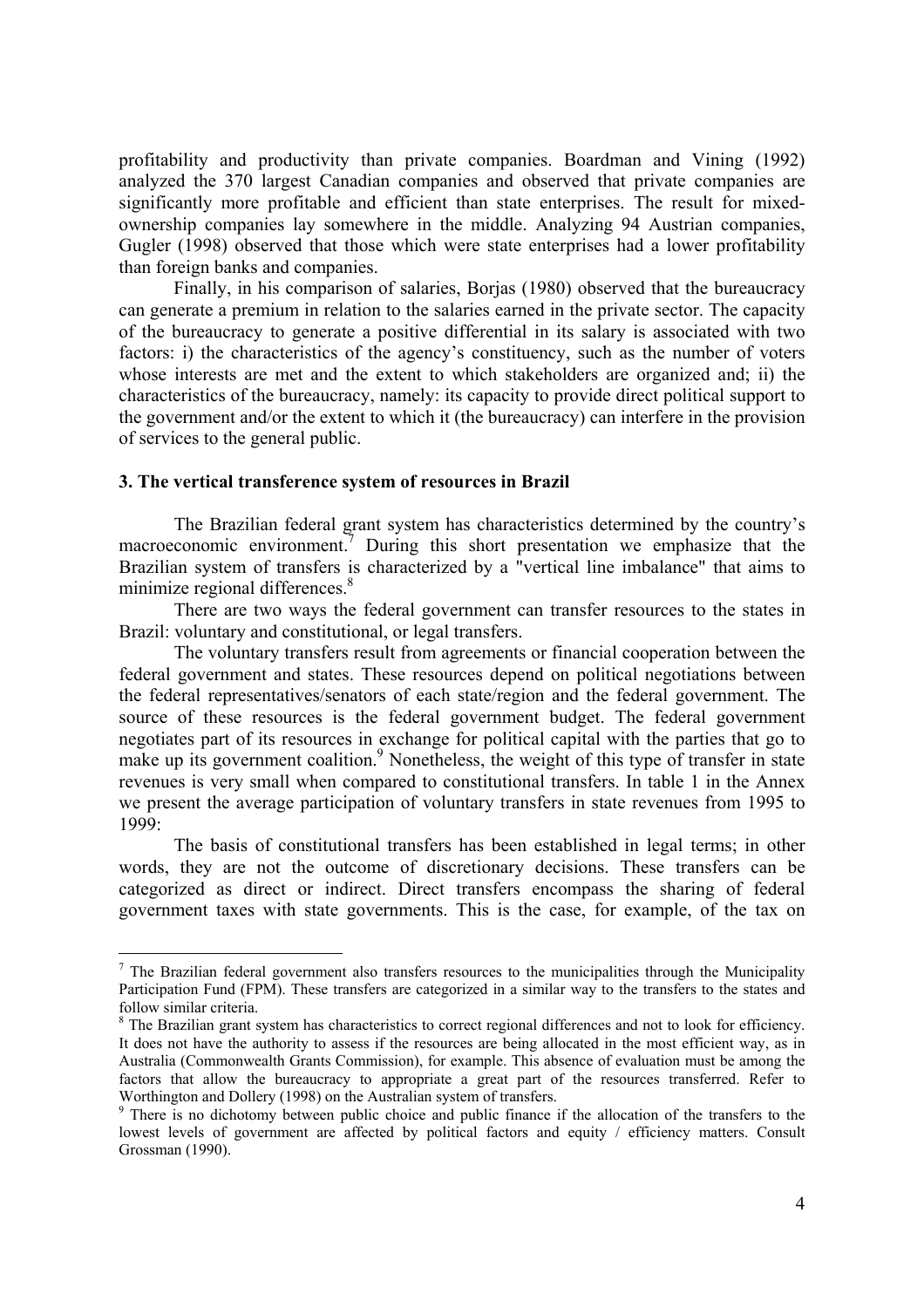operations for the purchase of gold and the income tax levied on state employees. In the former case, 30% of the collected revenue is transferred to the state and in the latter case, all of it. However, the volume of these resources is not highly significant.

The most important source in terms of funds and relevance in state revenues are indirect transfers, which are considered to be resources from a fund created exclusively for this purpose, the State Participation Fund (FPE). According to Article 159 of the new Constitution, effective as from 1989, the 'FPE' is formed by 21.5% of the net revenue of two taxes: Income Tax and the Industrialized Products Tax (IPI).<sup>10</sup>

In table 2 in the Annex we present the average participation of the IPI and Income Tax for each state and region in the period 1994 to 2002.

Because of the existing industrial concentration in Brazil, reflected in the regional distribution of the Brazilian GDP, as can be seen in Table 3 in the Annex, the 'FPE' resources come from the richest states/regions in the country. Most of Brazil's GDP is generated in the Southeastern region, 56.15% on average between 1991-2000. The state of São Paulo, the richest state in the country, contributes 33.73% of this total.

Table 4 in the Annex shows the results of the distribution of the 'FPE' between states/regions for the year, 2004, as determined by Complementary Law 62 of 1989, and the average participation (in  $\%$ ) of transfers via the 'FPE' in the current revenue of states.<sup>11</sup>

Analyzing these data, it is possible to notice that there are two regions which are net receivers and two net contributors of resources in Brazil. The North and Northeast are net receivers and the Southeast and South are net contributors.12 It is also possible to see that the regions that are net contributors are the ones that are less dependent on transfers in their current revenue.

A criticism that needs to be pointed out is that the Brazilian system of vertical transfers aims to correct equity matters between regions, but does not consider efficiency controls. As a consequence, it is possible to allocate these funds in a way that does not necessarily coincide with the best interests of society. This will be explored in the following sections.

## **4. Wage expenditure in state governments**

 $\overline{a}$ 

The participation of expenditures on wages in the total expenditure of the states and regions, does not, at first sight, reveal the preference of the bureaucracy in the poorer states for higher wages, when compared with the richer states, as is shown in table 5 in the Annex.

In all states and regions, the share of expenses with wages in total expenditure is over 70%. However, analyzing the capacity of the bureaucracy to generate premium wages for the public sector, when compared to the private sector in the same states, it is possible to have a clearer picture of the allocation choice of the bureaucracy. This is to be explored next.

<sup>&</sup>lt;sup>10</sup> The IPI is a tax on consumption charged in the state of origin on the value added at each stage of the production chain.<br><sup>11</sup> These data are available on the website of the National Treasury of Brazil.

 $12$  We did not classify the Mid-west region due to the Federal District, because it receives funds to pay the wages of public servants. If it is disregarded, the region certainly would be a net receiver.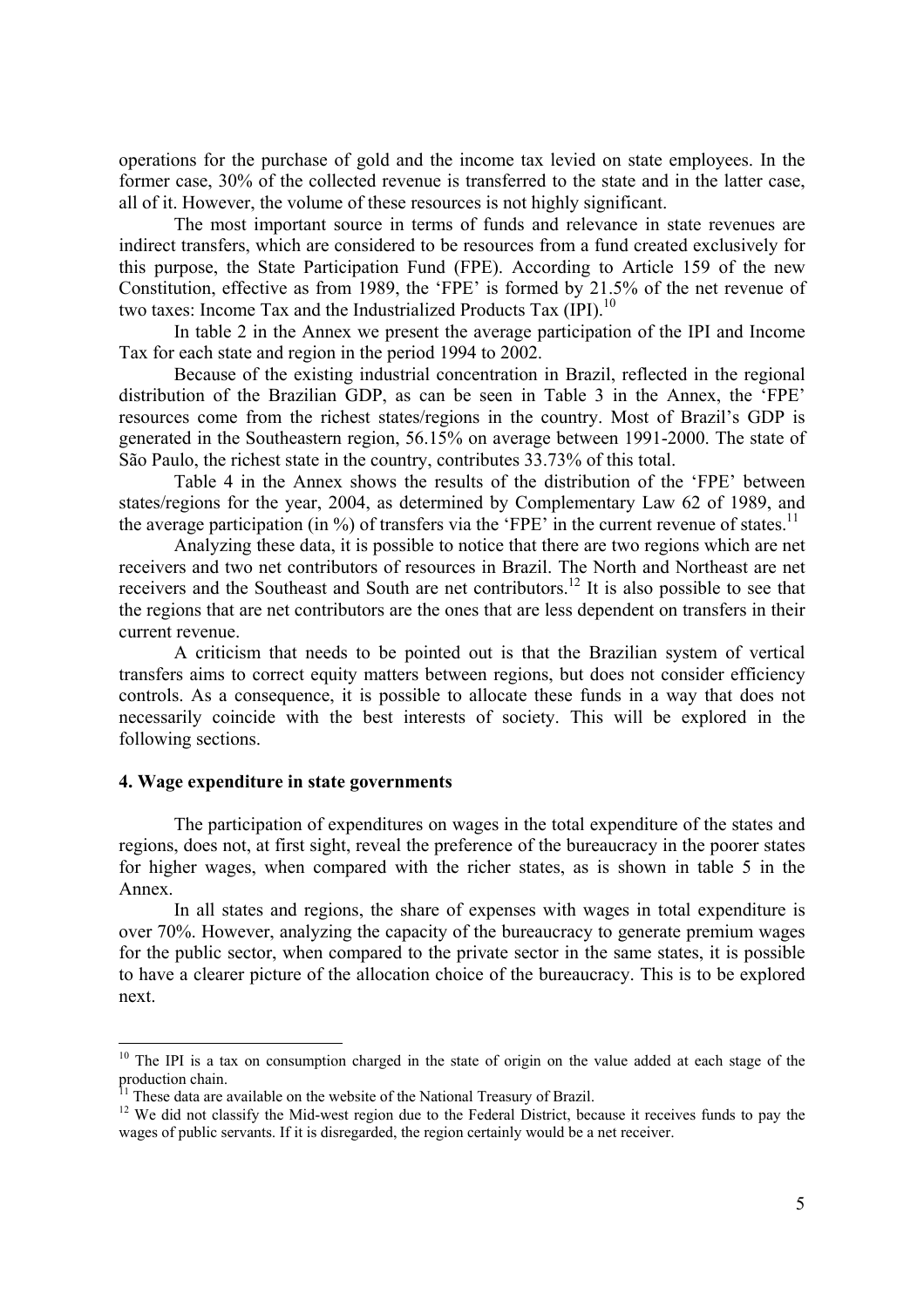To analyze the wages paid in the state public sector and to test if there is a premium or penalty in relation to the wages paid in the private sector, we use the methodology proposed by Oaxaca (1973). The essence of this methodology is to decompose the wages into the observable and non-observable characteristics of the workers. For the calculation of the wage differentials, we used data from the 26 Brazilian states and the Federal District from 1995 to 2004. Our primary data source was the National Survey by Household Sample (PNAD), published by the Brazilian Institute for Geography and Statistics  $(IBGE)$ .<sup>13</sup> For calculation of the wage differentials we only included employed people, between 18 and 65 years old, working in urban areas, excluding domestic workers and employers. These selections in the general sample were necessary in order to make public and private workers comparable<sup> $14$ </sup>. Information that did not allow us to identify if the worker was in the public or private sector was also disregarded. Only data relating to the primary job were considered, since secondary occupations have specific characteristics that could alter the results. Finally, all individual wages were adjusted to a 40-hour working week $15$ 

In order to use the technique developed by Oaxaca (1973), the following observable characteristics of the workers were chosen: gender, color, age, square of the age, educational level in years of study, square of years of study, years experience in the job, square of the years of experience and participation in unions.

In order to look for robustness in the results, additional tests were made considering different samples of private sector workers.

For public workers, we used a sample considering statutory public workers<sup>17</sup> and CLT public workers<sup>18</sup>. For the private workers we used three distinct samples: one considering employees in the manufacturing sector, another considering employees in the formal private sector (workers with rights in accordance with Law 5452 of May, 1943) and a last one considering all employees (formal and informal workers). Initially we were not going to use the manufacturing sector, but Van Rijckeghem and Weder  $(1997)^{19}$  used this sector to study wage differentials, because it is closer to the public sector in terms of activities, especially at lower wage levels. The separation of private workers into formal and informal was used to parallel the methodology used by Panizza (2001). The descriptive statistics of the variables used in each sample are included in Appendix 1.

 $\overline{a}$ 

<sup>&</sup>lt;sup>13</sup> We adopted this period because of our aim of carrying out a comparative analysis in an environment where the states were under severe budgetary constraint after 1995 .The year 2000 could have been included but this <sup>14</sup> Self-employed workers in the public sector do not exist (as they do in the private sector) and the entrance  $14$ 

tests and simplified selection processes impose a minimum age of 18 as an admission requirement. In addition, civil servants rarely works in rural areas, except in specific isolated cases, such as border or agricultural inspections.

<sup>&</sup>lt;sup>15</sup> There is an implicit assumption in this calculation, namely that the value of the hourly wage does not vary according to the number of hours worked, and that the majority of employees work 40 hours a week.<br><sup>16</sup> The performance of the union of one specific category can result in the establishment of higher wages than

those defined in a competitive equilibrium situation.

<sup>&</sup>lt;sup>17</sup> Statutory workers are civil servants who have legally guaranteed job tenure and they receive full pensions (100% of last wage) when they retire.

 $18$  CLT public workers are public workers contracted with the same rules as formal workers in the private sector. They do not have the legal right of job tenure, but, nonetheless, it is difficult to fire them. We could say that their job tenure is more precarious than that of statutory workers. The expression CLT has its origin in Law 5452 of May of 1943, entitled the Consolidation of Labor Laws (CLT in Portuguese). 19 They did not use the technique of Oaxaca (1973)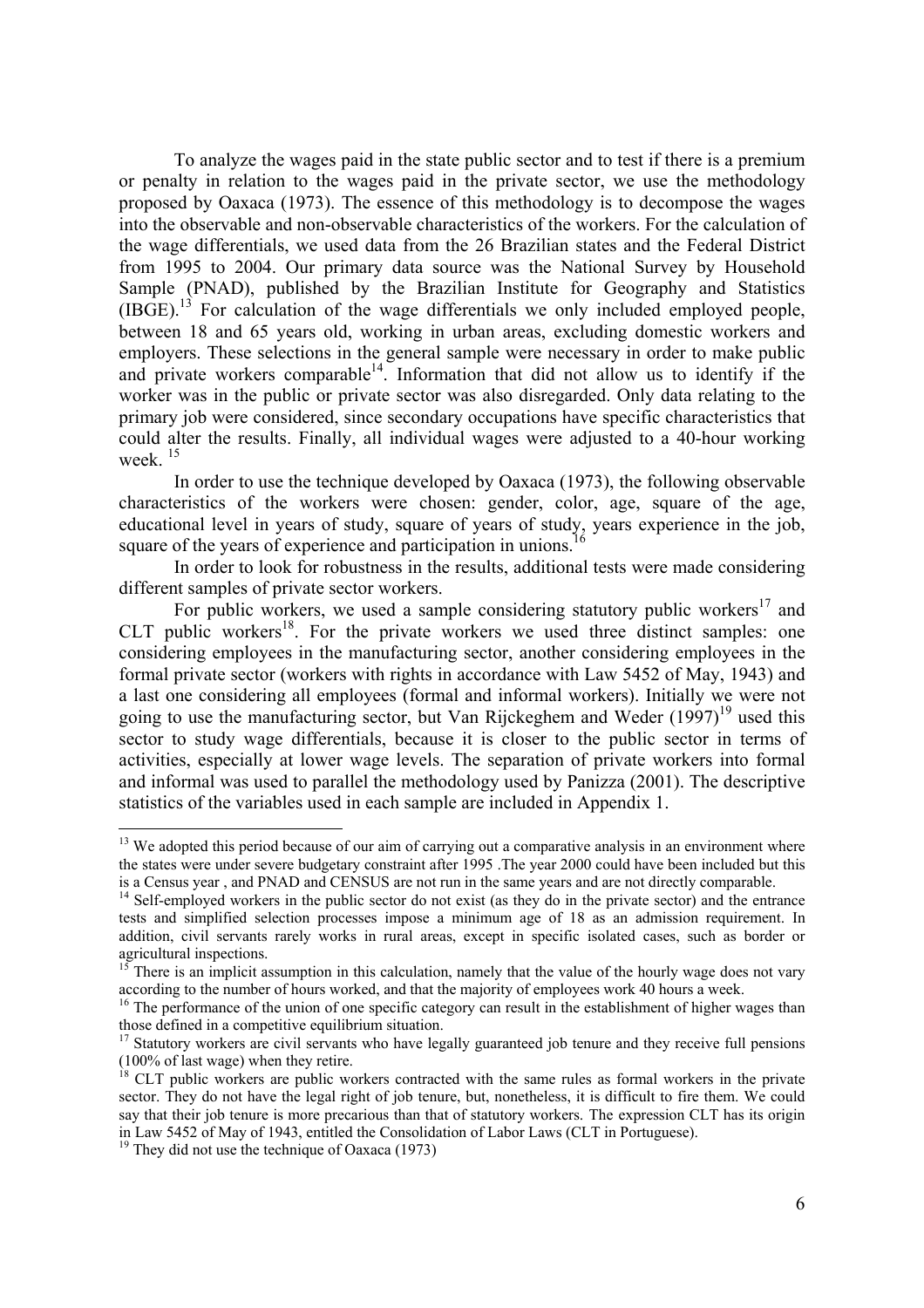The results found for the public workers sample<sup>20</sup> in comparison to private workers can be seen in table 6 in the Annex:

It is possible to observe from the results that the wage premium for state public workers in Brazil is not uniform across the different regions. In the Northern states the premium is the highest. In the richest region in the country, the Southeast, the premium less significant, around 7%.

Based on this data it is possible to affirm that there is a dichotomy in the relationship between the wages of the public and the private sectors in the states/regions. The issue to be analyzed - and this is at the heart of this paper - is to identify if this difference is influenced by the system of vertical transfers. The next section presents the empirical analysis.

## **5. Empirical analysis**

#### **5.1. The Model**

 $\overline{a}$ 

The specification used to verify the appropriation of resources by the bureaucracy was the following: $^{21}$ 

$$
Y_{it} = \beta_0 + \beta_1 GRANT S_{it} + \beta_2 ELECTION_{it-1} + \beta_3 PUBLICWORES_{it} + f_i + \varepsilon_{it}
$$
 [1]

where  $i = 1, 2, \ldots, 27$  states,  $t = 1995, 1996, \ldots, 2004, f_i$  is the individual effect and  $\varepsilon$ <sub>*it*</sub> is the random error term. Our sample consists of 26 Brazilian states and the Federal District, between the years 1995 and 2004.

The estimates are calculated using unbalanced panel techniques, since not all variables have complete series. The technique used was the Least Squares Dummy Variable Model (LSDV).

*Y* represents the wage differential between the public and the private sectors. *GRANTS* is the percentage of transfers of the federal government on current state revenues. The importance of the transfers in sub-national governments as a revenue source, even if ambiguous in its effect on the size of government, can be observed in studies by Oates (1985, 1989), Zax (1989), Bevilacqua (2002), Stein (1999), and Seitz (2000). The data source is the National Treasury. We expect the associated variable coefficient to be positive. The higher the volume of resources from transfers, the greater the incentive for the bureaucracy to appropriate the available resources, via wage premiums. *ELECTION* is a dummy with value 1 for the years of election and zero otherwise. The data source for construction of this variable was the Superior Electoral Superior. Works by Alesina, Roubini and Cohen (1997), Blais and Nadeau (1992), Cossio (2001), among others, have pointed out the influence of the political cycle on fiscal results. We made some initial tests and the best choice was the *ELECTION* variable lagged 1 period.

*PUBLICWORKERS* is the number of public workers as a percentage of the total workers of the state. Given the considerable participation of public jobs in Brazilian states, we considered the use of this variable as a control. It was expected that the participation of

<sup>&</sup>lt;sup>20</sup> The basic statistics of the variables adopted to calculate the wage differentials using the technique of Oaxaca (1973) can be found in Appendix 2.

<sup>&</sup>lt;sup>21</sup> The basic statistics of the variables adopted are in Appendix 2 (two last lines: *GRANTS* and *PUBLICWORKERS*)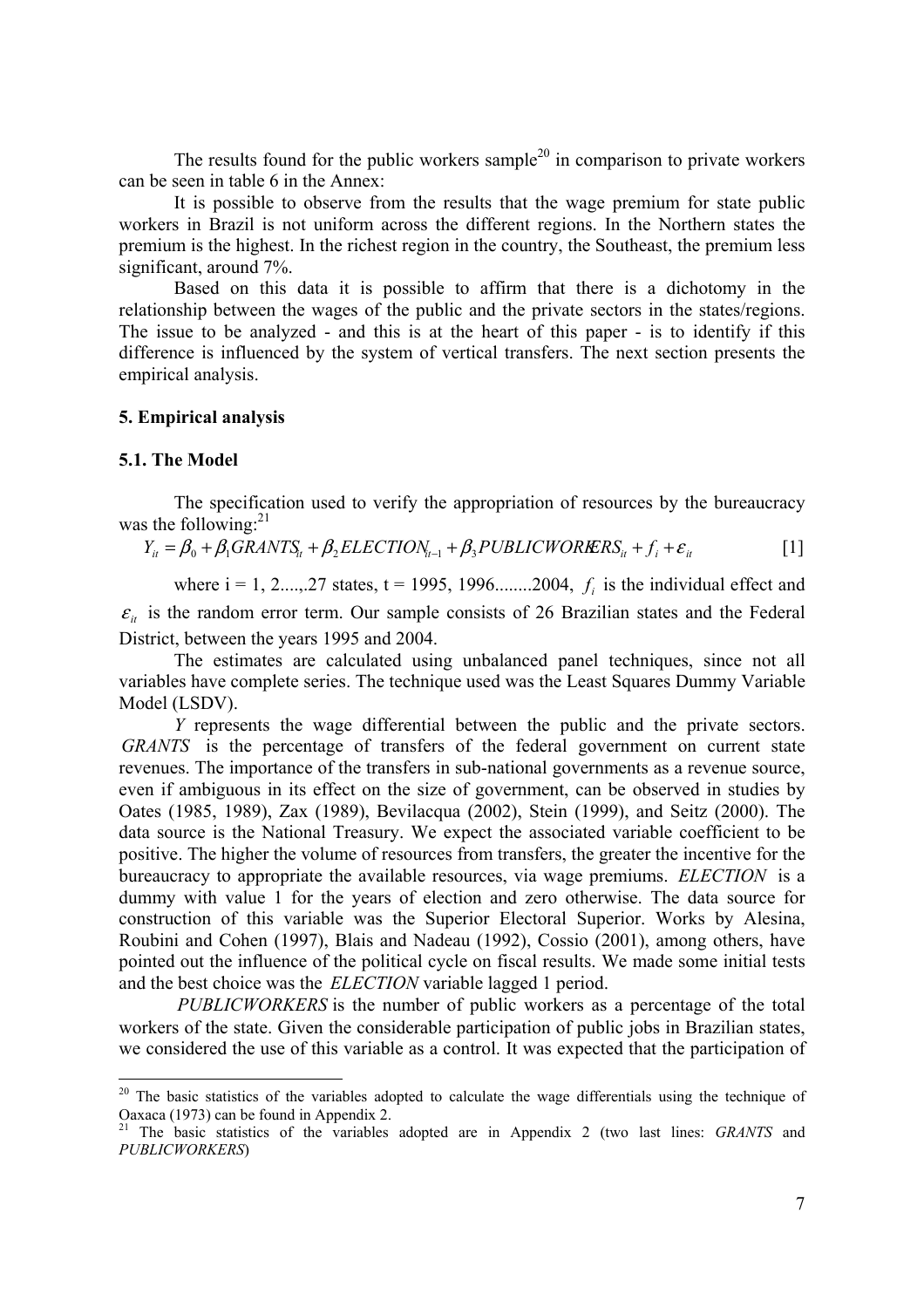public workers would reduce the existing wage differential, since the budget constraint imposes limits to keeping this difference.

To control for possible differences among regions, we use dummy variables for each of them, not reported in the estimates. These differences, for example, the cultural factors of each region, urbanization and industrialization, even if difficult to measure must be considered in the regression estimates in order to avoid bias.<sup>22</sup> To control a time differences, we use dummy variables for each year.

Inflation rate, rate of unemployment and per capita GDP were not included as controls. Inflation rate and rate of unemployment data are available only for some state capitals.23 As the formula for the calculation of the 'FPE' distribution considers the per capita GDP, we choose not to include this variable.

All the estimates presented heteroskedasticity and in some cases auto-correlation. Estimates were run as a control for these problems. The descriptive statistics of the variables used are included in Appendix 2.

#### **5.2. Primary results**

 $\overline{a}$ 

The results of the estimates of the equation [1] can be seen in table 7 in the Annex.

For each sample we present two columns. The first column includes the general results from the model and the second shows the significant variables under the 10% level of significance only. The control variables did not show a significance pattern among the different samples. In the first estimate [1], no control variable is significant. In the second estimate [2], the *ELECTION* has a 1% level of significance and its signal shows that there is an increase in the wage differential in the year subsequent to the election. In the third estimate [3], the *PUBLICWORKERS* was significant in the first column, but it was not in second. The estimated signal of this variable was negative, as we expected. A larger participation of public workers in the total of employees, given the existence of a budgetary constraint, reduces the wage differential because the amount of resources available for wage increases will be smaller.

Anyway, the most important variable of our tests (the aim of this study is to analyze the relationship between grants and wage differentials), *GRANTS* , exhibits the same results. The increase in the share of transfers in the states' current revenue raised the wage differential between the public sector and the private sector in every related sample in the table. The results proved how highly significant this was and what a strong influence they had on results (see their coefficients in the table).

#### **5.3. Robustness and sensitivity of the coefficients.**

In order to analyze if the basic results are sensitive to the results of a specific state, a concentrated group of states, or some specific group in the public sector in the states (outliers), we will carry out some additional tests.

 $22$  Such an individual effect tries to capture the impact that the non-observable heterogeneity exerts on the dependent variable.

 $^{23}$  Inflation and/or unemployment rates are used in the estimates in panel for countries. See Tavares (2002), Volkerink and Haan (2001) and Perotti and Kontopoulos (2002).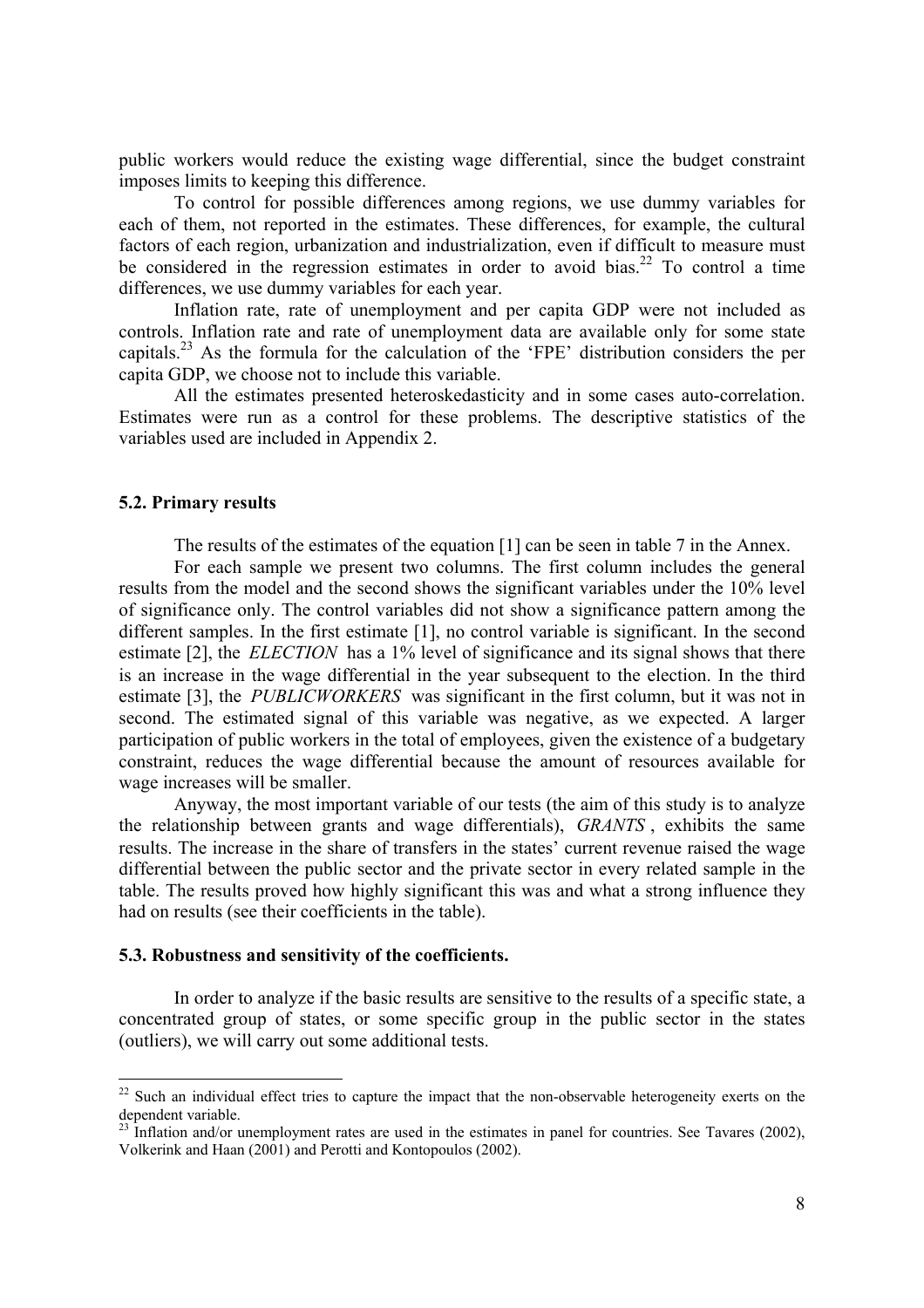#### **Individual effect or in groups of states.**

In the first estimate [1], the states of Acre, Amapá and Roraima are "outliers" of sample. <sup>24</sup> In the second estimate [2], the states of Acre and Amapá influenced too the results of the estimates.<sup>25</sup> Finally, in the third sample, the states of Acre, Amapá, Maranhão, Pernambuco and Rio Grande do Norte had exerted the same kind of influence. <sup>26</sup> Starting from the available data, we obtained a new estimate with the same technical procedure for each sample, in which we excluded those states that had exerted an influence on the group as a whole. Although we did not get to understand the individual or group effect for those states, we show the results in table 8 in the Annex.

 All results, in general, presented similar levels of significance, magnitude and signal when compared to the coefficients obtained previously. The exception was the variable *ELECTION* in the first estimate (table 7). It became significant at the level of 1% in the first and second estimates (table 8). Once again, we found strong and robust results in the variable *GRANTS* . So, even when we excluded the states that could be influencing the different samples (outliers), the increase of the share of transfers in the current revenue of the states increased the wage differential between the public and private sector.

#### **6. Main results**

 $\overline{a}$ 

The Brazilian grants system is designed to reduce the economic and social inequalities between the states. It is carried out by the federal government and transfers resources from the richer states (states from the Southeastern and Southern regions) to the poorer states (from the North, Northeast and Mid-west regions of the country). However, these transfers occur without control over the efficiency of the expenditure and state governments have a lot of freedom and flexibility in deciding how to allocate the transferred resources.

In order to analyze the relationship between the allocation of these resources and the wage level of public servants, we developed indicators for wage differentials between the public and private sector for each Brazilian state government. The results show the existence of elevated premiums (positive differentials) in the wages paid to state bureaucrats in the North, Northeastern and Mid-west regions of the country, unlike the numbers for the Southern and Southeastern regions, which report negative or close to zero differentials (penalty) in the wages paid to state government bureaucrats.

The empirical tests demonstrated that the grant system, which transfers resources from the federal government to the states, is one of the main causes of the existence of high wage differentials in some regions of the country. The significant and positive (consequently, robust) results for all samples indicated that a share of these resources (arising from the transfers) is being siphoned off by the state bureaucracy via wage premiums. The hypothesis tests demonstrated that there is no significant difference between

<sup>&</sup>lt;sup>24</sup> The procedure of the Chow Predictive Test defined the following states: Acre (F = 1.74 and p-value = 0.08), Amapá (F = 1.66 and p-value = 0.10), and Roraima (F = 128.94 and p-value = 0.00).

<sup>&</sup>lt;sup>25</sup> Acre (F = 2.60 and p-value = 0.04) and Amapá (F = 7.15 and p-value = 0.00).

<sup>&</sup>lt;sup>26</sup> Acre (F = 3.81 and p-value = 0.07), Amapá (F = 6.04 and p-value = 0.03), Maranhão (F=2.29 and p-value = 0.02), Pernambuco ( $F = 2.44$  and p-value = 0.01) and Rio Grande do Norte ( $F = 1.87$  and p-value = 0.06).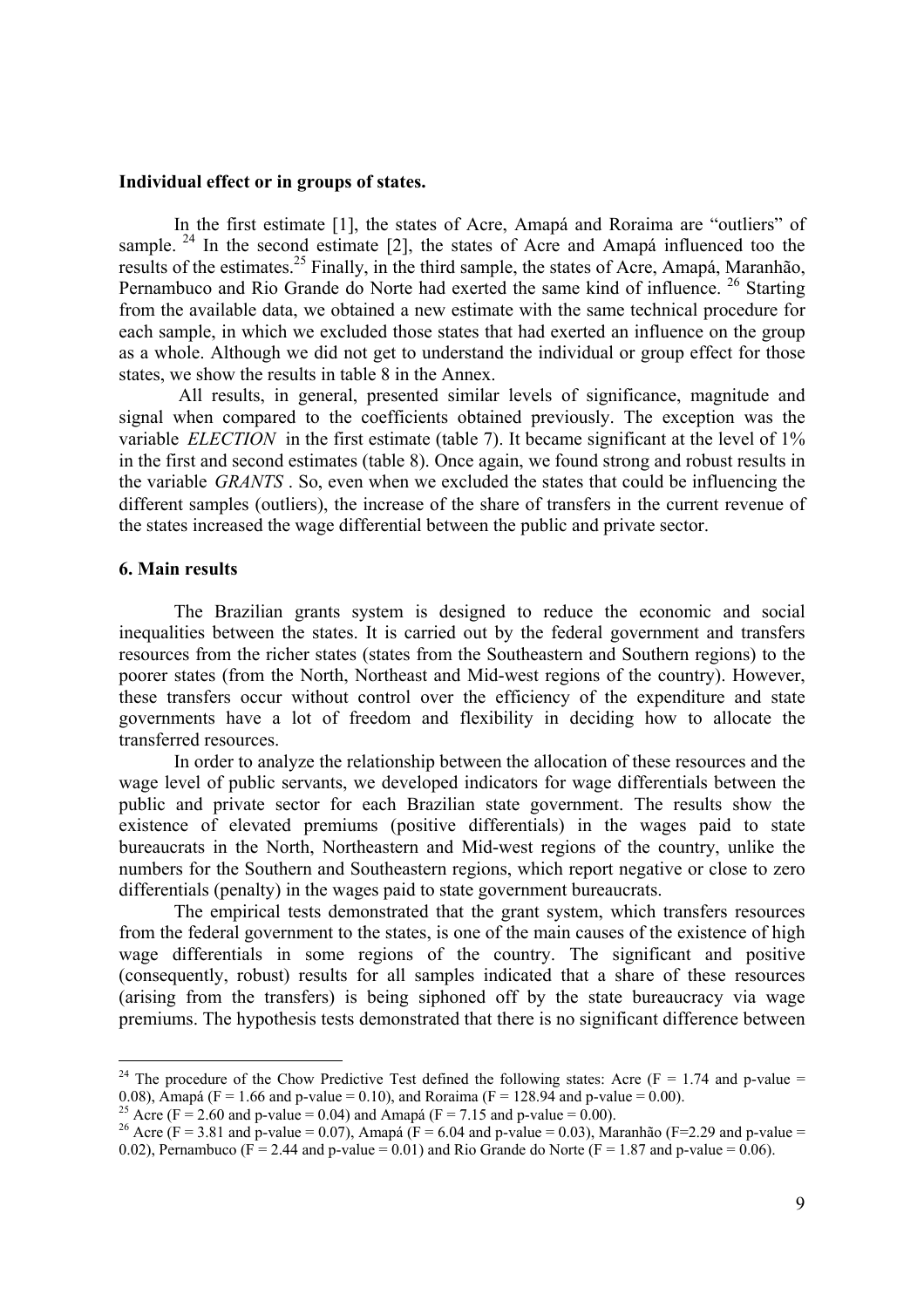the coefficients that result from the application of our model to different samples and subsamples and, consequently, they make it possible for us to make generalized arguments, which indicates the robustness of the results obtained in our study.

Another important result from our tests is the influence of the political cycle on the increase in the positive wage differentials for public employees, which corroborates the arguments presented in others studies on this subject, such as those in Alesina, Roubini and Cohen (1997). The positive and significant coefficient of the variable *ELECTION (t+1)* caught the effect of the electoral year, namely, the incentive to increase the positive wage differentials for the state bureaucracy in periods close to elections in order to achieve greater approval ratings and, consequently, to get re-elected, or to get one's political successor elected. Consequently, we realize that there is a siphoning off of resources coming from the inter-governmental transfers by the state bureaucracy, which aims to maintain (or create) privileges for themselves, by paying wage premiums, as represented by the positive wage differentials between public and private employees.

The non-significance of the variable *PUBLICWORKERS* can be explained by the severe budgetary restrictions that state governments had to face up to after introduction of the Real Plan in 1995, because it imposed limits on the hiring of new civil servants and on wage increases, in a purely discretional way.

#### **REFERENCES**

- Alesina, A., Roubini, N. and Cohen, G. *Political Cycles and the Macroeconomy*. Cambridge: MIT Press, 1997.
- Amihud, Y.; Lev, B. (1981) Risk reduction as a managerial for conglomerate mergers. *Bell Journal of Economics* 12:605-617.
- Bacha, E. (1994) O fisco e a inflação: uma interpretação do caso brasileiro. *Revista de Economia Política*, v.14, n.1,p. 53, jan./mar.
- Becker, G.; Stigler, J. (1974) Law Enforcement, Malfeasance, and the Compensation of Enforces, *Journal of Legal Studies*, vol V, pp1-19.
- Bevilacqua, A.S. (2002) State Government Bailouts in Brazil. *Working paper of Inter-American Development Bank.*
- Bendor J., Taylor, S. and van Gaalen, R. (1985) Bureaucracy expertise versus Legislative Authority: A model of deception and monitoring in budgeting. *American Political Science Review* 79, pp 1041-60.
- Blais, A.; Dion, S. (1991) *The budget-maximizing bureaucrat: Appraisals and evidence*. Pittsburgh, PA.: University of Pittisburgh Press.
- Blais, A., Nadeau, R. (1992) The electoral budget cycle. *Public Choice*, Volume 74, number 4.
- Boardman, A.E.; Vining,A.R. (1989) Ownership and Performance in competitive environments: a comparison of the performance private, mixed and state-owed enterprises. *Journal of Law and Economics* 32(1), pp: 1-39.
- Boardman,A.E. Vining,A.R. (1992) Ownership versus competition: efficiency in Public Enterprise. *Public Choice* 73, pp: 205-39.
- Borjas, G.J. (1980) Wage determination in the Federal Government: The Role of Constituents and Bureaucrats. *The Journal of Political Economy,* Vol. 88, No.6.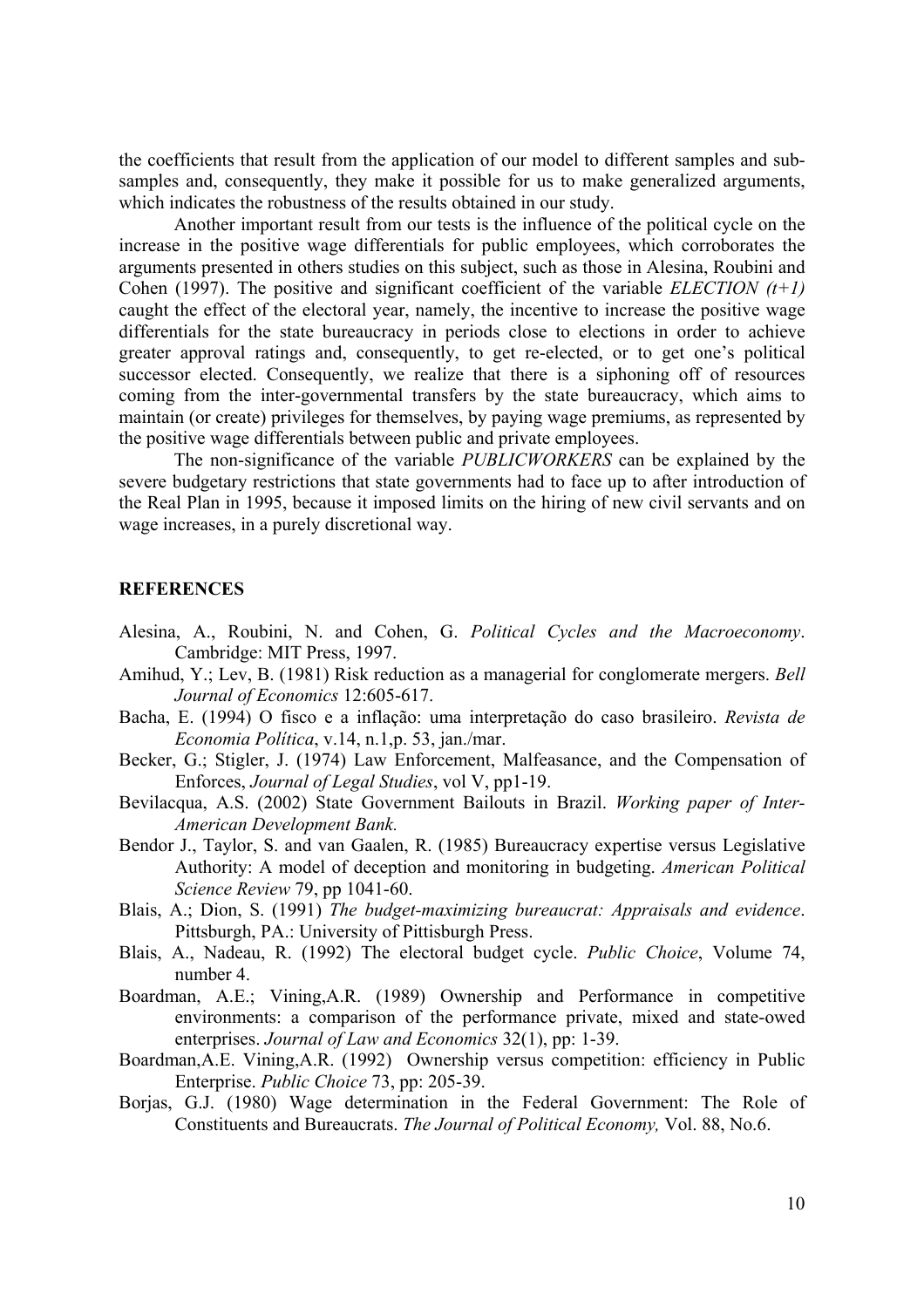- Breton, A.; Wintrobe, R. (1975) The equilibrium Size of a Budget Maximizing Bureau. *Journal of Political Economy* 83, pp: 195-207.
- Casas-Pardo, J.; Puchades-Navarro,M. (2001) A critical comment on Niskanen´s model. *Public Choice* 107:147-167.
- Cossio, F. A. B. (2001). O comportamento fiscal dos governos estaduais brasileiros: determinantes políticos e efeitos sobre o bem estar dos seus estados e seus. *Prêmio Tesouro Nacional.*
- Downs, A. (1967) *Inside of Bureaucracy*. Boston: Little Brown.
- Fisher, I.W.; Haal, G.R. (1969) Risk and corporate rates of return. *Quarterly Journal of Economics* 83:79-92.
- Greene, W. H. (1997) *Econometric Analysis.* Third Edition. Prentice Hall. Upper Saddle River, NJ.
- Grossman, P.J. (1990) The impact of federal and states grants on local government spending: a test of the fiscal illusion hypothesis. *Public Finance Quarterly* 18(3):313-327.
- Gugler, K. (1998) Corporate Owership Structure in Austria. *Empirica* 25(3), pp:285-307.
- Hayes, K., Razzolini, L. and Ross, L.B. (1998) . Bureaucratic choice and non-optimal provision of public goods: theory and evidence. *Public Choice* 33:1-20.
- Hamilton, L. C. (2004). *Statistics with Stata*. Ed. Books Cole Thomson
- Johnson, B.T.; Libecap, G.D. (1989). Contracting problems and regulation: the case of the fishery. *American Economic Review*, 72, 1005-22.
- Koenker, R.; Basset,G. (1978). Regression Quantilies. *Econometrica* 46(3):33-50.
- Kraay, R.; Van Rijckeghem C. (1995) Employment and wages in Public sector: a cross sector srtudy. *IMF Working Paper.*
- Moesen, W.; Van Cauwenberge.P. (2000). The status of the budget constraint, federalism and relative size of government: a bureaucracy approach. *Public Choice* 104: 207- 224.
- Migué, J.; Bélanger,G. (1974) Toward a general theory of managerial discretion. *Public Choice*, 17,27-43.
- Miller, G.J.; Moe, T.M. (1983) Bureaucrats, Legislators, and size of Government. *American Polilical Science* 77, pp: 297-322.
- Niskanen, W.A. (1971) *Bureaucracy and representative government*, Chicago:Aldine-Atherton.
- Oates, W.E. (1985), Searching for Leviathan: An Empirical Study, *American Economic Review* 75,748-757.
- Oates, W.E. (1989). Searching for Leviathan: A reply and some further reflections. *American Economic Review* 79: 578-83.
- Oaxaca, R. (1973). Male-female wage differentials in urban labour markets. *International Economic Review*, 140, 693-709.
- Panizza, U. (2001) Public Sector wages and Bureaucratic quality: evidence from Latin American, *Economia*, Fall.
- Peltzman, S. (1976) Toward a more general theory of regulation. *Journal of Law and Economics*. 23,209-87.
- Perotti, R. and Kontopoulus,Y. (2002). Fragmented Fiscal Policy. *Journal of Public Economics*, 86: 191-222.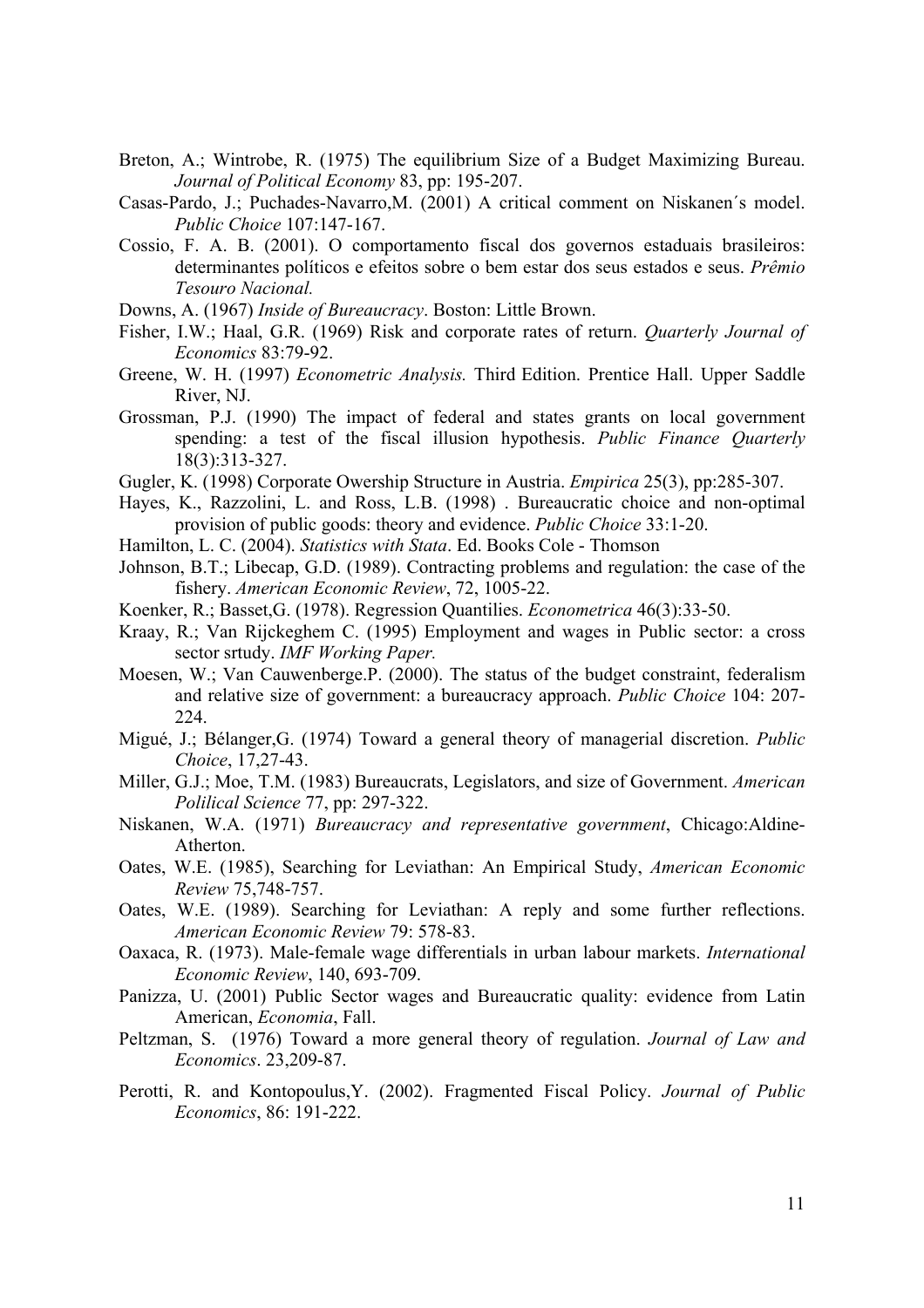- Seitz, H. (2000) Fiscal Policy, Deficits and Politics of Subnational Governments: The Case of the German Laender. *Public Choice*, volume 102, number 3 - 4.
- Stein, E. (1999). Fiscal decentralization and Government size in Latin America. *Journal of Applied Economics.* Vol II, no 2, 357-391.
- Stigler,G. J. (1971) The theory of economic regulation. *Bell Journal of Economics and Management Science*, 2,3-21.
- Tullock, G. (1965) *The politics of Bureaucracy*, Washington, D.C: Public Affairs Press.
- Van Rijckeghem, C.; Weder, B. (1997). Corruption and rate of temptation: do low wages in the civil service cause corruption? *IMF Working Paper* 97/73.
- Volkerink, B.; de Haan, J. (2001). Fragmented Government Effects on Fiscal Policy: New Evidence. *Public Choice,* Volume 109: 221-242.
- Worthington, A.; Dollery, B. E. (1998) The political determination of intergovernmental grants in Austrália. *Public Choice* Volume 94:299-315.
- Zax, J.S. (1989) Is there a Leviathan in your neighborhood*? The American Economic Review*, Volume 79, number 3, 560-567.

#### **ANNEX**

**Table 1: The share (%) of discretionary grants in the current revenue of states in the period 1986-2002.**

| <b>STATES</b>      | <b>AVERAGE</b> | <b>STATES</b>       | <b>AVERAGE</b> |
|--------------------|----------------|---------------------|----------------|
| Acre               | 0.11           | Paraíba             | 0.06           |
| Alagoas            | 0.02           | Paraná              | 0.05           |
| Amapá              | 0.23           | Pernambuco          | 0.05           |
| Amazonas           | 0.02           | Piauí               | 0.08           |
| Bahia              | 0.07           | Rio de Janeiro      | 0.03           |
| Ceará              | 0.03           | Rio Grande do Norte | 0.06           |
| Distrito Federal   | 0.19           | Rio Grande do Sul   | 0.03           |
| Espírito Santo     | 0.07           | Rondônia            | 0.07           |
| Goiás              | 0.05           | Roraima             | 0.17           |
| Maranhão           | 0.06           | Santa Catarina      | 0.04           |
| Mato Grosso        | 0.07           | São Paulo           | 0.01           |
| Mato Grosso do Sul | 0.09           | Sergipe             | 0.04           |
| Minas Gerais       | 0.04           | Tocantins           | 0.05           |
| Pará               | 0.13           | <b>Brazil</b>       | 0.07           |

**Source:** IPEADATA. www.ipeadata.gov.br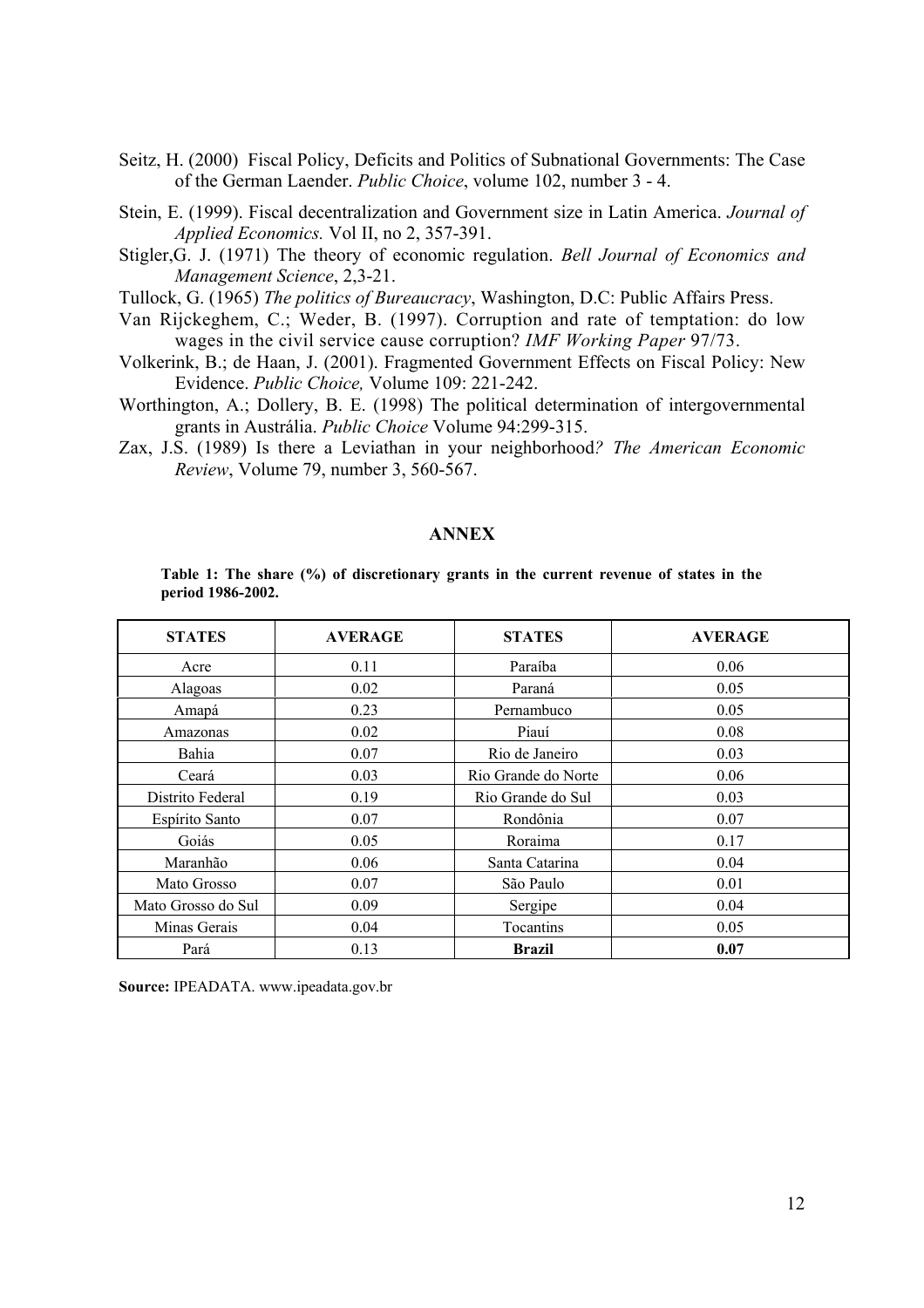|                       | Average participation of state/region<br>industrialized products tax (IPI) in | Average participation of<br>state/region income tax in |
|-----------------------|-------------------------------------------------------------------------------|--------------------------------------------------------|
| <b>STATES/REGIONS</b> | country's total. Data from 1994 to 2002                                       | country's total. Data from 1994                        |
|                       | (%)                                                                           | to 2002 $(\% )$                                        |
| Acre                  | 0.01                                                                          | 0.04                                                   |
| Amapá                 | 0.03                                                                          | 0.13                                                   |
| Amazonas              | 0.62                                                                          | 0.61                                                   |
| Pará                  | 0.34                                                                          | 0.58                                                   |
| Rondônia              | 0.05                                                                          | 0.13                                                   |
| Roraima               | 0.02                                                                          | 0.03                                                   |
| Tocantins             | 0.04                                                                          | 0.03                                                   |
| <b>North</b>          | 1.14                                                                          | 1.58                                                   |
| Alagoas               | 0.25                                                                          | 0.22                                                   |
| Bahia                 | 3.07                                                                          | 1.78                                                   |
| Ceará                 | 0.87                                                                          | 1.00                                                   |
| Maranhão              | 0.52                                                                          | 0.24                                                   |
| Paraíba               | 1.76                                                                          | 0.30                                                   |
| Pernambuco            | 0.27                                                                          | 1.20                                                   |
| Piauí                 | 0.34                                                                          | 0.19                                                   |
| Rio Grande do Norte   | 0.29                                                                          | 0.28                                                   |
| Sergipe               | 0.27                                                                          | 0.23                                                   |
| <b>Northeast</b>      | 7.68                                                                          | 5.49                                                   |
| Distrito Federal      | 0.60                                                                          | 10.62                                                  |
| Goiás                 | 0.95                                                                          | 0.74                                                   |
| Mato Grosso           | 0.13                                                                          | 0.28                                                   |
| Mato Grosso do Sul    | 0.34                                                                          | 0.30                                                   |
| Mid-west              | 2.03                                                                          | 11.95                                                  |
| Espírito Santo        | 4.42                                                                          | 0.91                                                   |
| Minas Gerais          | 8.93                                                                          | 4.90                                                   |
| Rio de Janeiro        | 9.01                                                                          | 17.61                                                  |
| São Paulo             | 51.80                                                                         | 47.82                                                  |
| <b>Southeast</b>      | 74.17                                                                         | 71.25                                                  |
| Rio Grande do Sul     | 5.44                                                                          | 3.64                                                   |
| Santa Catarina        | 6.77                                                                          | 4.42                                                   |
| Paraná                | 2.73                                                                          | 1.64                                                   |
| South                 | 14.95                                                                         | 9.71                                                   |

**Table 2: Taxes that form the State Participation Fund (FPE)**

**Note:** Revenue tax and Industrialized Products tax data from www.receita.fazenda.gov.br

| Table 3: Average participation of the regional GDP in Brazil's GDP – 1985 to 2003, |  |  |  |  |
|------------------------------------------------------------------------------------|--|--|--|--|
| highlighting the state of São Paulo.                                               |  |  |  |  |

| <b>REGIONS</b> | Participation of the regional GDP in Brazil's GDP (%) |
|----------------|-------------------------------------------------------|
| Mid-west       | 6.84                                                  |
| North          | 4.72                                                  |
| Northeast      | 13.24                                                 |
| South          | 17.89                                                 |
| Southeast      | 57.30                                                 |
| São Paulo      | 33.88                                                 |

**Source:** IPEA. The GDP calculation was made with constant values of 2000.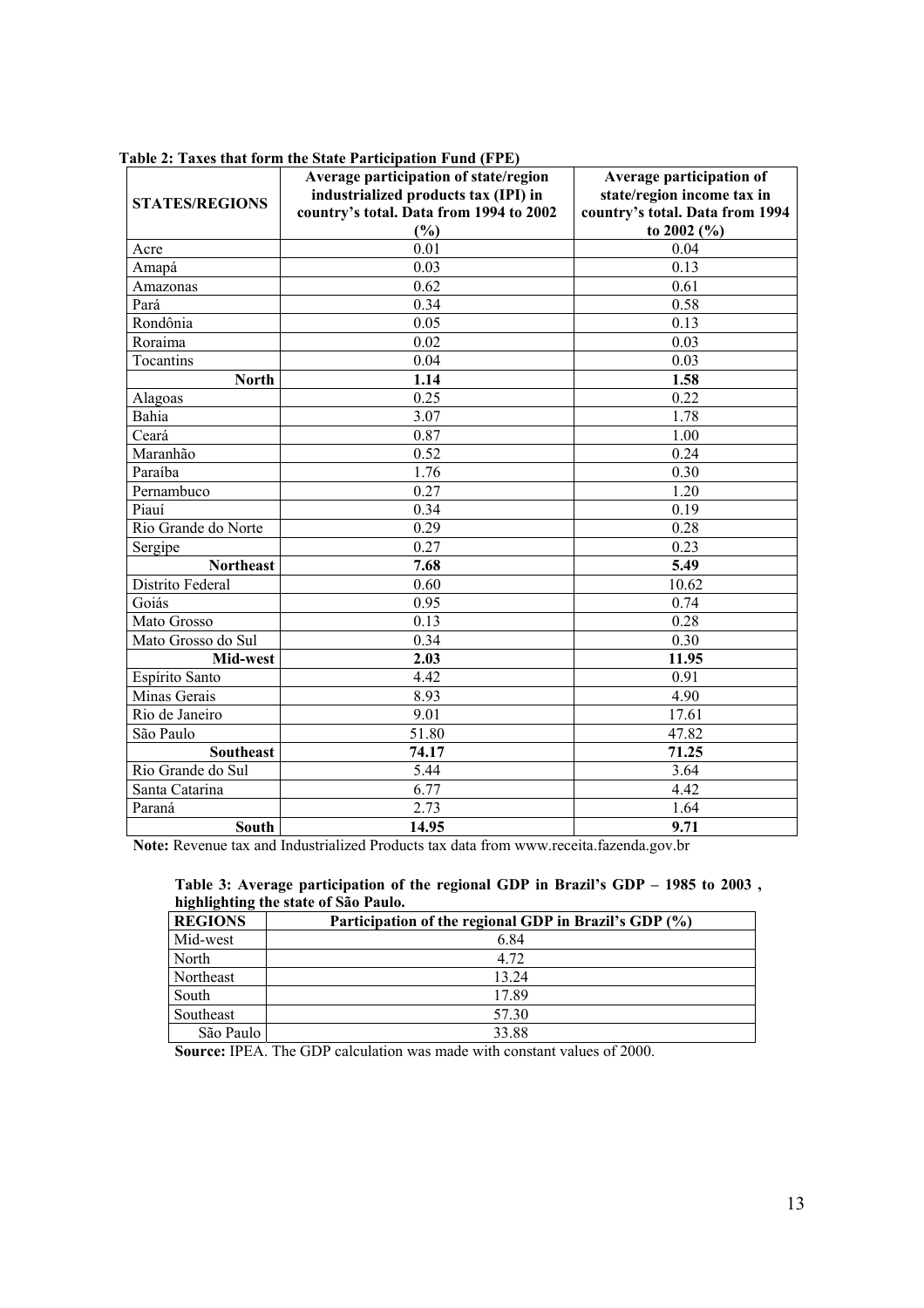|                       |                              | <b>Share of Constitutional Grants (by</b>                                |  |  |
|-----------------------|------------------------------|--------------------------------------------------------------------------|--|--|
| <b>STATE / REGION</b> | FPE distribution $(\%)-2004$ | <b>FPE) in State Current Revenues</b><br>between 1986/2002 - Average (%) |  |  |
| Acre                  | 3.42                         | 80.14                                                                    |  |  |
| Amapá                 | 3.41                         | 88.77                                                                    |  |  |
| Amazonas              | $\frac{1}{2.79}$             | 25.71                                                                    |  |  |
| Pará                  | 6.11                         | 43.39                                                                    |  |  |
| Rondônia              | 2.81                         | 54.86                                                                    |  |  |
| Roraima               | 2.48                         | 80.38                                                                    |  |  |
| Tocantins             | 4.34                         | 64.55                                                                    |  |  |
| <b>North</b>          | 25.37                        | 62.55                                                                    |  |  |
| Alagoas               | 4.16                         | 45.68                                                                    |  |  |
| Bahia                 | 9.39                         | 27.32                                                                    |  |  |
| Ceará                 | 7.33                         | 32.96                                                                    |  |  |
| Maranhão              | 7.21                         | 56.78                                                                    |  |  |
| Paraíba               | 4.78                         | 49.45                                                                    |  |  |
| Pernambuco            | 6.90                         | 30.30                                                                    |  |  |
| Piauí                 | 4.32                         | 59.28                                                                    |  |  |
| Rio Grande do         |                              |                                                                          |  |  |
| Norte                 | 4.17                         | 49.65                                                                    |  |  |
| Sergipe               | 4.15                         | 45.46                                                                    |  |  |
| <b>Northeast</b>      | 52.45                        | 44.10                                                                    |  |  |
| Distrito Federal      | 0.69                         | 57.91                                                                    |  |  |
| Goiás                 | 2.84                         | 17.19                                                                    |  |  |
| Mato Grosso           | 2.30                         | 24.65                                                                    |  |  |
| Mato Grosso do Sul    | 1.33                         | 22.77                                                                    |  |  |
| Mid-west              | 7.17                         | 30.64                                                                    |  |  |
| Espírito Santo        | 1.50                         | 20.10                                                                    |  |  |
| Minas Gerais          | 4.45                         | 15.70                                                                    |  |  |
| Rio de Janeiro        | 1.52                         | 12.56                                                                    |  |  |
| São Paulo             | 1.00                         | 7.26                                                                     |  |  |
| <b>Southeast</b>      | 8.48                         | 13.91                                                                    |  |  |
| Rio Grande do Sul     | 2.88                         | 11.38                                                                    |  |  |
| Santa Catarina        | 2.35                         | 15.08                                                                    |  |  |
| Paraná                | 1.28                         | 15.22                                                                    |  |  |
| <b>South</b>          | 6.51                         | 13.90                                                                    |  |  |

**Table 4: Distribution of the resources of State Participation Fund (FPE) and the average participation of the Grants in Current Revenues**

**Note:** Complementary Law 104 of 1989 defined the individual coefficients: territorial area, population and the inverse of the per capita income of each state. The source of the coefficients is the Secretariat of the Treasury (2004). The average of the constitutional transfers was calculated from data available in IPEADATA.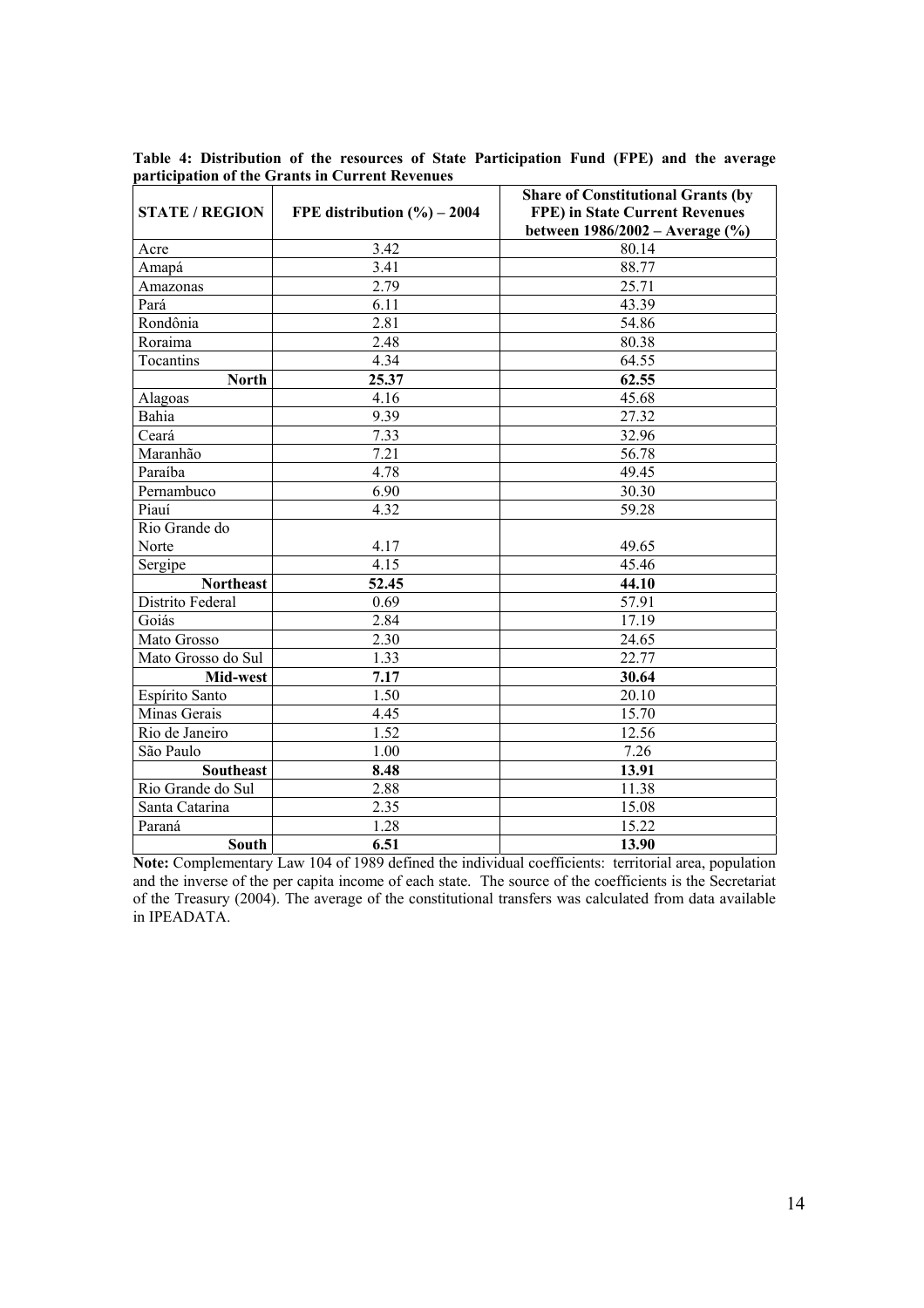| <b>State/Region</b> | Expenditure with wages / Total expenditure (%) |  |  |  |  |
|---------------------|------------------------------------------------|--|--|--|--|
| Acre                | 80.43                                          |  |  |  |  |
| Amapá               | 65.43                                          |  |  |  |  |
| Amazonas            | 70.75                                          |  |  |  |  |
| Pará                | 78.79                                          |  |  |  |  |
| Rondônia            | 78.26                                          |  |  |  |  |
| Roraima             | 60.94                                          |  |  |  |  |
| Tocantins           | 72.48                                          |  |  |  |  |
| <b>North</b>        | 72.46                                          |  |  |  |  |
| Alagoas             | 87.60                                          |  |  |  |  |
| Bahia               | 79.05                                          |  |  |  |  |
| Ceará               | 80.99                                          |  |  |  |  |
| Maranhão            | 78.91                                          |  |  |  |  |
| Paraíba             | 79.49                                          |  |  |  |  |
| Pernambuco          | 86.31                                          |  |  |  |  |
| Piauí               | 78.18                                          |  |  |  |  |
| Rio Grande do Norte | 85.73                                          |  |  |  |  |
| Sergipe             | 77.10                                          |  |  |  |  |
| <b>Northeast</b>    | 81.49                                          |  |  |  |  |
| Distrito Federal    | 67.94                                          |  |  |  |  |
| Goiás               | 73.01                                          |  |  |  |  |
| Mato Grosso         | 82.75                                          |  |  |  |  |
| Mato Grosso do Sul  | 76.68                                          |  |  |  |  |
| Mid-west            | 75.10                                          |  |  |  |  |
| Espírito Santo      | 75.95                                          |  |  |  |  |
| Minas Gerais        | 78.97                                          |  |  |  |  |
| Rio de Janeiro      | 80.47                                          |  |  |  |  |
| São Paulo           | 72.34                                          |  |  |  |  |
| <b>Southeast</b>    | 76.94                                          |  |  |  |  |
| Rio Grande do Sul   | 85.54                                          |  |  |  |  |
| Santa Catarina      | 77.16                                          |  |  |  |  |
| Paraná              | 84.94                                          |  |  |  |  |
| <b>South</b>        | 82.55                                          |  |  |  |  |

**Table 5: Average of expenses with wages in the Total Expenditure in Brazilian states from 1985/1994**

**Source:** IPEADATA

| Table 6: Premium or penalty in the average wages of employees for Brazilian Region (average 1995- |  |  |  |  |
|---------------------------------------------------------------------------------------------------|--|--|--|--|
| 2004                                                                                              |  |  |  |  |

| <b>Regions</b>   |         | [2]     | $\left\lceil 3 \right\rceil$ |
|------------------|---------|---------|------------------------------|
| <b>North</b>     | 57.4%   | 18.9%   | 21.2%                        |
| <b>Northeast</b> | 5.7%    | 8.4%    | $15.2\%$                     |
| Mid-west         | 13.8%   | $9.0\%$ | 14.3%                        |
| <b>Southeast</b> | 3.2%    | 6.2%    | 7.5%                         |
| <b>South</b>     | $-3.2%$ | 2.2%    | 1.2%                         |
| <b>Brazil</b>    | 17.3%   | 9.8%    | 13.6%                        |

**Note:** [1] Statutory + CLT public workers / Manufacturing private sector workers; [2] Statutory + CLT public workers / Private Formal Sector; [3] Statutory + CLT public workers / All Private Sector (Formal and Informal Workers).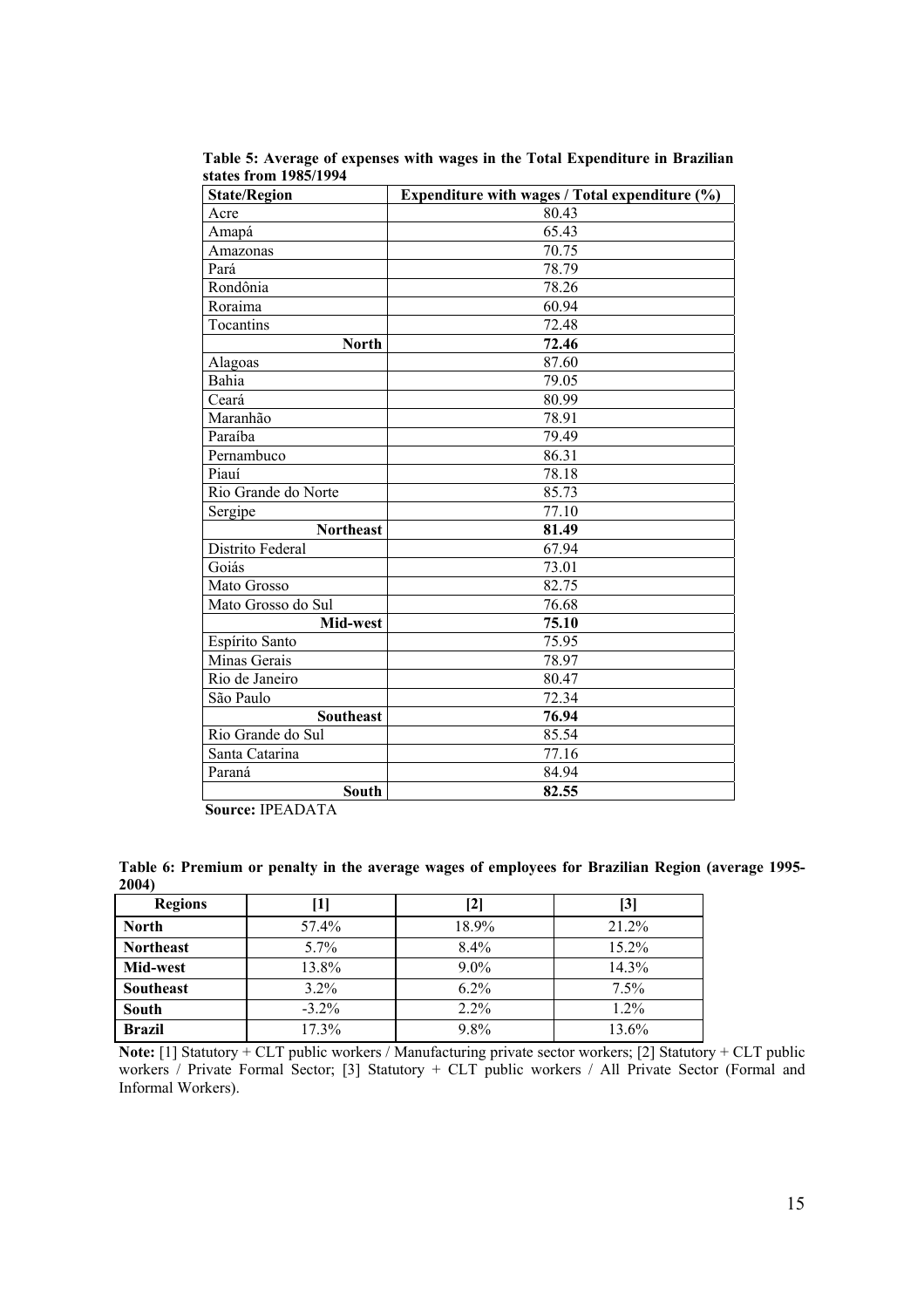|                             |                       |                       | $\mathbf{[2]}$ |                       | $\mathbf{[3]}$ |              |
|-----------------------------|-----------------------|-----------------------|----------------|-----------------------|----------------|--------------|
| <b>GRANTS</b>               | $-0.471$              |                       | 0.325          | 0.365                 | 0.323          | 0.378        |
|                             | (-0.66 )              |                       | $2.34$ )**     | $4.46$ <sup>***</sup> | $(2.57)***$    | $(5.00***$   |
| $ELECTION_{+1}$             | 0.707                 | 0.732                 | 0.275          | 0.276                 | 0.310          | 0.311        |
|                             | $(3.28)$ ***          | $(3.12)***$           | $(6.06)$ ***   | $(6.04)$ ***          | $(7.13)***$    | $(7.12)***$  |
| <b>PUBLIC WORKER</b>        | 3.191                 | 2.647                 | 0.078          |                       | 0.106          |              |
|                             | $(2.08)$ **           | $2.69$ <sup>***</sup> | (0.40)         |                       | (0.58)         |              |
| <b>CONSTANT</b>             | $-0.713$              | $-0.744$              | $-0.151$       | $-0.140$              | $-0.139$       | $-0.124$     |
|                             | $-2.14$ <sup>**</sup> | $(-2.04)$ **          | $(-2.79)$ ***  | $-2.99$ )***          | $(-2.71***$    | $(-2.83)***$ |
| <i><b>Observations</b></i>  | 243                   | 243                   | 243            | 243                   | 243            | 243          |
| <b>Number of groups</b>     | 27                    | 27                    | 27             | 27                    | 27             | 27           |
| $R^2$                       | 0.196                 | 0.194                 | 0.322          | 0.322                 | 0.398          | 0.397        |
| Z statistics in parentheses |                       |                       |                |                       |                |              |

**Table 7: Grant effects on wage differentials between the public and private sector.**

**Note:** [1] Considering the wage differential between Statutory + CLT public workers / Manufacturing private sector workers; [2] Considering the wage differential between Statutory + CLT public workers / Private Formal Sector; [3] Considering the wage differential between Statutory + CLT public workers / All Private Sector (Formal and Informal Workers).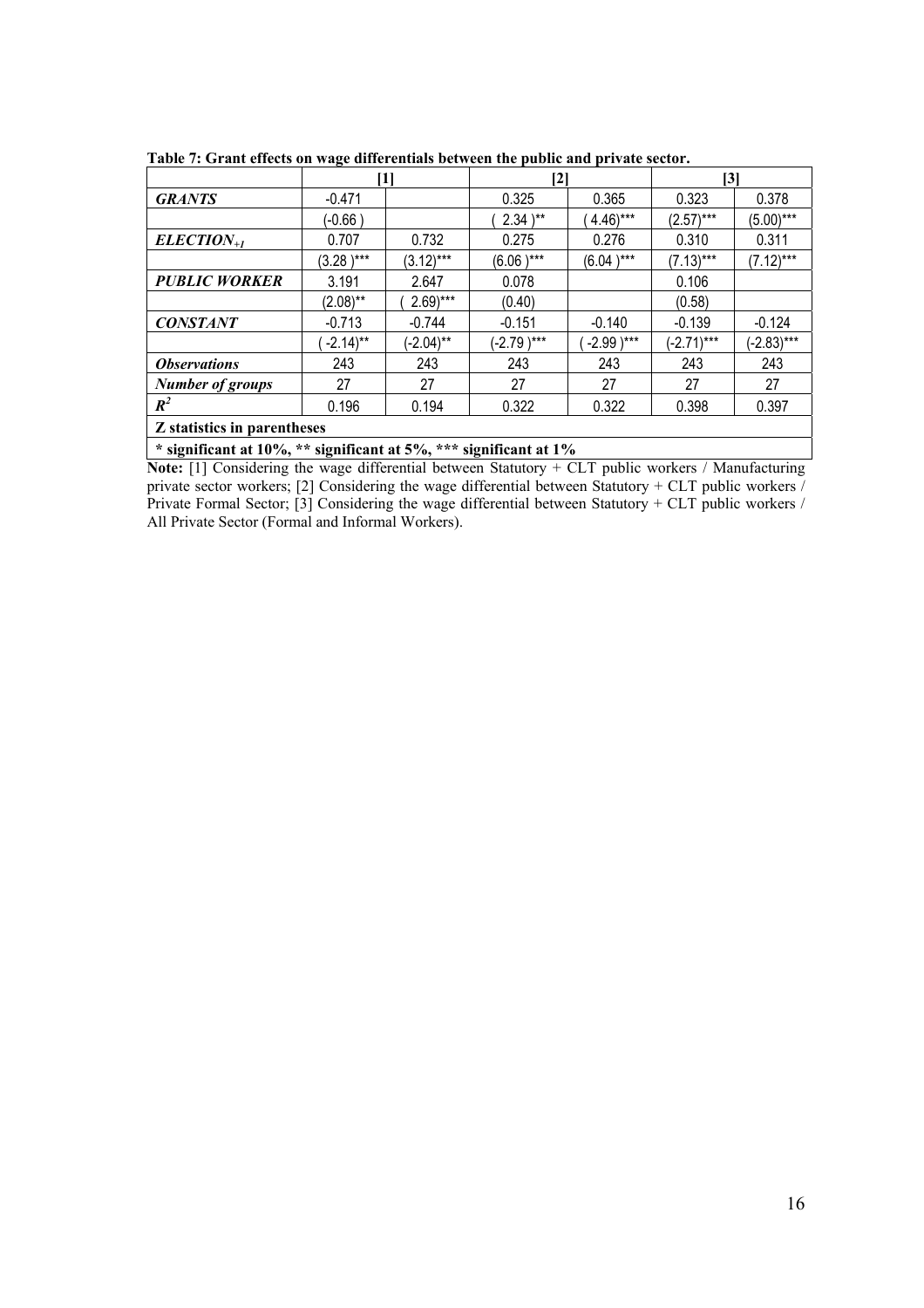|                                                                      |              | [1]         | $\mathbf{[2]}$ |                       | $\mathsf{[}3\mathsf{]}$ |              |  |
|----------------------------------------------------------------------|--------------|-------------|----------------|-----------------------|-------------------------|--------------|--|
| <b>GRANTS</b>                                                        | 0.338        | 0.385       | 0.278          | 0.316                 | 0.226                   | 0.335        |  |
|                                                                      | $(1.79)^*$   | $(3.08)***$ | $(2.25)$ **    | $4.05$ <sup>***</sup> | $(2.22)$ **             | $(4.90***$   |  |
| $ELECTION_{+1}$                                                      | 0.267        | 0.265       | 0.233          | 0.233                 | 0.278                   | 0.279        |  |
|                                                                      | $(4.58)$ *** | $(4.56)***$ | $(5.68)***$    | $(5.68)***$           | $(7.59)***$             | $(7.56)***$  |  |
| <b>PUBLIC WORKER</b>                                                 | 0.103        |             | 0.070          |                       | 0.202                   |              |  |
|                                                                      | 0.37)        |             | (0.39)         |                       | (1.31)                  |              |  |
| <b>CONSTANT</b>                                                      | $-0.121$     |             | $-0.114$       | $-0.104$              | $-0.110$                | $-0.080$     |  |
|                                                                      | $-1.51$      |             | $(-2.28)$ **   | $(-2.38)$ **          | $-2.44$ <sup>**</sup>   | $(-2.04)$ ** |  |
| <i><b>Observations</b></i>                                           | 216          | 216         | 225            | 225                   | 198                     | 198          |  |
| <b>Number of groups</b>                                              | 24           | 24          | 25             | 25                    | 22                      | 22           |  |
| $R^2$                                                                | 0.223        | 0.223       | 0.300          | 0.299                 | 0.500                   | 0.495        |  |
| Z statistics in parentheses                                          |              |             |                |                       |                         |              |  |
| * significant at 10%, ** significant at 5%, *** significant at $1\%$ |              |             |                |                       |                         |              |  |

**Table 8: Grant effect on the wage differential between the public and private sector, excluding the outliers (states)**

|                                                                                                                                                                                                                                                                                                           | [1]          |             | [2]          |                       | [3]                   |              |
|-----------------------------------------------------------------------------------------------------------------------------------------------------------------------------------------------------------------------------------------------------------------------------------------------------------|--------------|-------------|--------------|-----------------------|-----------------------|--------------|
| <b>GRANTS</b>                                                                                                                                                                                                                                                                                             | 0.338        | 0.385       | 0.278        | 0.316                 | 0.226                 | 0.335        |
|                                                                                                                                                                                                                                                                                                           | $(1.79)^*$   | $(3.08)***$ | $(2.25)$ **  | $4.05$ <sup>***</sup> | $(2.22)$ **           | $(4.90***$   |
| ELECTION <sub>-1</sub>                                                                                                                                                                                                                                                                                    | 0.267        | 0.265       | 0.233        | 0.233                 | 0.278                 | 0.279        |
|                                                                                                                                                                                                                                                                                                           | $(4.58)$ *** | $(4.56)***$ | $(5.68)***$  | $(5.68)***$           | $(7.59)***$           | $(7.56)***$  |
| <b>PUBLIC WORKER</b>                                                                                                                                                                                                                                                                                      | 0.103        |             | 0.070        |                       | 0.202                 |              |
|                                                                                                                                                                                                                                                                                                           | 0.37)        |             | (0.39)       |                       | (1.31)                |              |
| <b>CONSTANT</b>                                                                                                                                                                                                                                                                                           | $-0.121$     |             | $-0.114$     | $-0.104$              | $-0.110$              | $-0.080$     |
|                                                                                                                                                                                                                                                                                                           | $-1.51$      |             | $(-2.28)$ ** | $(-2.38)$ **          | $-2.44$ <sup>**</sup> | $(-2.04)$ ** |
| <i><b>Observations</b></i>                                                                                                                                                                                                                                                                                | 216          | 216         | 225          | 225                   | 198                   | 198          |
| <b>Number of groups</b>                                                                                                                                                                                                                                                                                   | 24           | 24          | 25           | 25                    | 22                    | 22           |
| $R^2$                                                                                                                                                                                                                                                                                                     | 0.223        | 0.223       | 0.300        | 0.299                 | 0.500                 | 0.495        |
| Z statistics in parentheses                                                                                                                                                                                                                                                                               |              |             |              |                       |                       |              |
| $\frac{1}{2}$ , $\frac{1}{2}$ , $\frac{1}{2}$ , $\frac{1}{2}$ , $\frac{1}{2}$ , $\frac{1}{2}$ , $\frac{1}{2}$ , $\frac{1}{2}$ , $\frac{1}{2}$ , $\frac{1}{2}$ , $\frac{1}{2}$ , $\frac{1}{2}$ , $\frac{1}{2}$ , $\frac{1}{2}$ , $\frac{1}{2}$ , $\frac{1}{2}$ , $\frac{1}{2}$ , $\frac{1}{2}$ , $\frac{1$ |              |             |              |                       |                       |              |

**Note:** [1] Considering the wage differential between Statutory + CLT public workers / Manufacturing private sector workers; [2] Considering the wage differential between Statutory + CLT public workers / Private Formal Sector; [3] Considering the wage differential between Statutory + CLT public workers / All Private Sector (Formal and Informal Workers).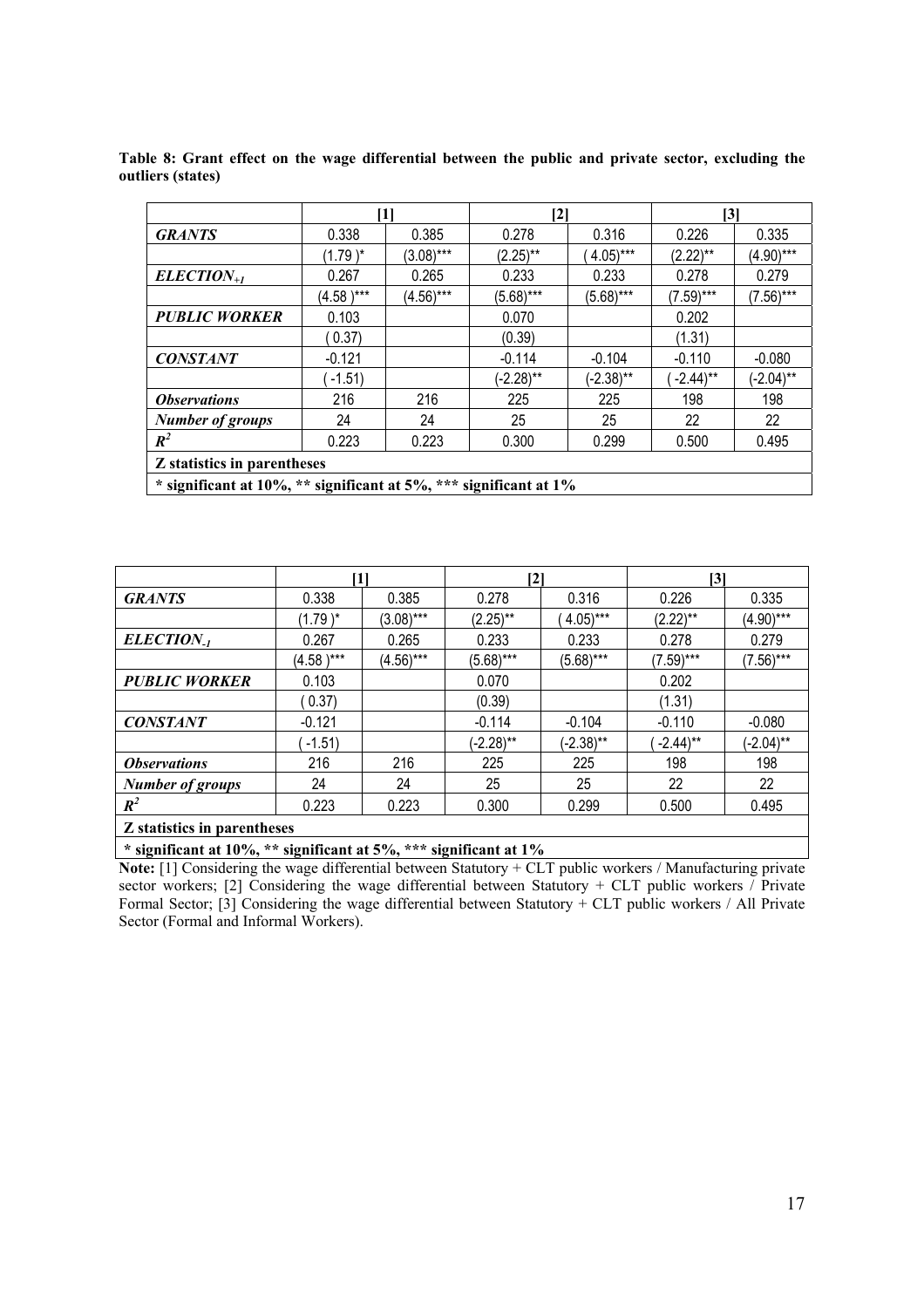|                             |             | [1]          | [2]           |              | $\mathsf{[3]}$ |  |  |
|-----------------------------|-------------|--------------|---------------|--------------|----------------|--|--|
| <b>GRANTS</b>               | 0.445       | 0.517        | 0.8098        | 0.483        | 0.335          |  |  |
|                             | $(2.13)$ ** | $(3.40)$ *** | $(5.11)$ ***  | $(3.97)$ *** | $(3.10)$ ***   |  |  |
| ELECTION <sub>-1</sub>      | 0.061       |              | 0.2065        | 0.053        |                |  |  |
|                             | (0.77)      |              | $(3.11)$ ***  | (1.11)       |                |  |  |
| <b>PUBLIC WORKER</b>        | 0.4056      |              | $-0.7844$     | $-0.27$      |                |  |  |
|                             | (0.95)      |              | $(-2.12)$ *** | $(-1.25)$    |                |  |  |
| <b>CONSTANT</b>             | 0.048       | 0.093        | 0.0937        | 0.113        | 0.085          |  |  |
|                             | (0.78)      | (1.36)       | $(1.77)^*$    | $(2.71)$ *** | $(1.78)^*$     |  |  |
| <i><b>Observations</b></i>  | 134         | 135          | 134           | 134          | 135            |  |  |
| <b>Number of groups</b>     | 27          | 27           | 27            | 27           | 27             |  |  |
| $R^2$                       | 0.270       | 0.239        | 0.340         | 0.255        | 0.193          |  |  |
| Z statistics in parentheses |             |              |               |              |                |  |  |

**Table 9: Grant effect on the wage differential between the public and private sector, calculated for the sub-sample of the lowest 10 % of wages.**

**Note:** [1] Considering the wage differentials between Statutory + CLT public workers / Manufacturing private sector workers; [2] Considering the wage differentials between Statutory + CLT public workers / Private Formal Sector; [3] Considering the wage differentials between Statutory + CLT public workers / All Private Sector (Formal and Informal Workers).

|                                    |              |              |              | $\left[ 2\right]$ |            | [3]          |
|------------------------------------|--------------|--------------|--------------|-------------------|------------|--------------|
| <b>GRANTS</b>                      | 0.604        | 0.428        | 0.568        | 0.479             | 0.521      | 0.490        |
|                                    | $(3.43)$ *** | $(3.09)$ *** | $(5.02)$ *** | $(5.20)$ ***      | (5.93)***  | $(5.37)$ *** |
| ELECTION <sub>-1</sub>             | 0.130        | 0.045        | 0.107        | 0.064             | 0.034      |              |
|                                    | $(2.08)$ *** | (0.90)       | $(2.33)$ *** | $(1.72)$ ***      | (0.93)     |              |
| <b>PUBLIC WORKER</b>               | $-0.5759$    |              | $-0.2931$    |                   | $-0.2820$  | $-0.2968$    |
|                                    | $(-1.63)$    |              | $(-1.21)$    |                   | $(-1.66)*$ | $(-1.55)$    |
| <b>CONSTANT</b>                    | $-0.030$     | $-0.035$     | $-0.039$     | $-0.041$          | $-0.014$   | $-0.012$     |
|                                    | $(-0.72)$    | $(-0.83)$    | $(-1.11)$    | $(-1.18)$         | $(-0.52)$  | $(-0.33)$    |
| <i><b>Observations</b></i>         | 134          | 134          | 134          | 134               | 134        | 135          |
| <b>Number of groups</b>            | 27           | 27           | 27           | 27                | 27         | 27           |
| $R^2$                              | 0.277        | 0.247        | 0.364        | 0.352             | 0.401      | 0.363        |
| <b>Z</b> statistics in parentheses |              |              |              |                   |            |              |

**Table 10: Grant effect on the wage differential between the public and private sector, calculated for the sub-sample of median wages.**

**\* significant at 10%, \*\* significant at 5%, \*\*\* significant at 1%**

**Note:** [1] Considering the wage differential between Statutory + CLT public workers / Manufacturing private sector workers; [2] Considering the wage differential between Statutory + CLT public workers / Private Formal Sector; [3] Considering the wage differential between Statutory + CLT public workers / All Private Sector (Formal and Informal Workers).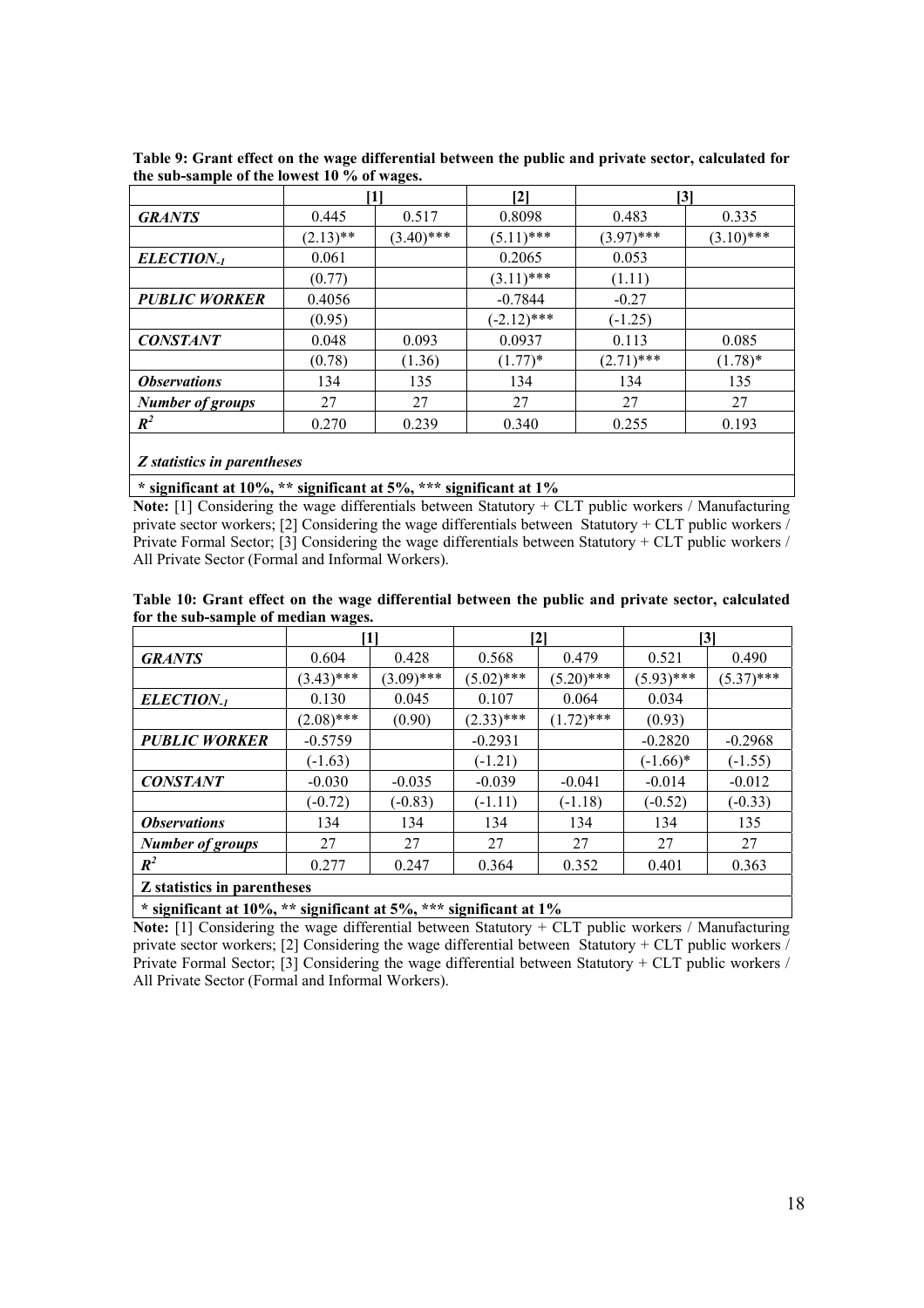|                             |             | [1]         | $\mathbf{[2]}$                                                                                                 |               |              | $\mathbf{[3]}$ |
|-----------------------------|-------------|-------------|----------------------------------------------------------------------------------------------------------------|---------------|--------------|----------------|
| <b>GRANTS</b>               | 0.544       | 0.312       | 0.250                                                                                                          | 0.168         | 0.426        | 0.271          |
|                             | $(2.48)$ ** | $(1.97)$ ** | $(2.25)$ **                                                                                                    | $(1.84)$ *    | $(4.32)$ *** | $(3.14)$ ***   |
| ELECTION <sub>-1</sub>      | 0.048       |             | 0.104                                                                                                          | 0.065         | 0.053        |                |
|                             | (0.62)      |             | $(2.22)$ **                                                                                                    | $(1.66)*$     | (1.24)       |                |
| <b>PUBLIC WORKER</b>        | $-0.5559$   |             | $-0.2689$                                                                                                      |               | $-0.3531$    |                |
|                             | $(-1.2)$    |             | $(-1.14)$                                                                                                      |               | $(-1.60)$    |                |
| <b>CONSTANT</b>             | $-0.022$    | 0.039       | $-0.079$                                                                                                       | $-0.082$      | $-0.066$     | $-0.050$       |
|                             | $(-0.46)$   | (0.62)      | $(-2.64)$ ***                                                                                                  | $(-2.73)$ *** | $(-2.26)$ ** | $(-1.37)$      |
| <i><b>Observations</b></i>  | 134         | 135         | 134                                                                                                            | 134           | 134          | 135            |
| <b>Number of groups</b>     | 27          | 27          | 27                                                                                                             | 27            | 27           | 27             |
| $R^2$                       | 0.203       | 0.148       | 0.143                                                                                                          | 0.131         | 0.240        | 0.175          |
| Z statistics in parentheses |             |             | يمنا بمصدا والمساحين والمستناة والمستناة والمستناة والمستناة والمستناة والمستناة والمستناة والمستناة والمستناة |               |              |                |

**Table 11: Grant effect on the wage differential between the public and private sector calculated for the sub-sample of the highest 10% of wages**

**Note:** [1] Considering the wage differentials between Statutory + CLT public workers / Manufacturing private sector workers; [2] Considering the wage differentials between Statutory + CLT public workers / Private Formal Sector; [3] Considering the wage differentials between Statutory + CLT public workers / All Private Sector (Formal and Informal Workers).

## **APPENDIX 1**

**A.1.1 Table: Variables adopted in the calculation of the wages of the employees in the private manufacturing sector**

| <b>Variables</b>                | Average | Std. Err | <b>Minimum</b> | <b>Maximum</b> |
|---------------------------------|---------|----------|----------------|----------------|
| Dependent variable              |         |          |                |                |
| LN adjusted wage                | 1.97    | 0.81     | $-1.74$        | 6.43           |
| Independent variable            |         |          |                |                |
| <b>Years of study</b>           | 7.31    | 3.95     |                | 16             |
| Years of study <sup>2</sup>     | 69.11   | 65.24    |                | 256            |
|                                 | 33.19   | 10.92    | 18             | 98             |
| $\frac{Age}{Age^2}$             | 1221.14 | 827.33   | 324            | 9604           |
| <b>Gender Dummy</b>             | 0.79    | 0.40     |                |                |
| <b>Race Dummy</b>               | 0.54    | 0.49     |                |                |
| Years of experience (in job)    | 4.62    | 6.18     |                | 65             |
| Years of experience $(in job)2$ | 59.65   | 151.62   |                | 4225           |
| <b>Union Dummy</b>              | 0.24    | 0.43     |                |                |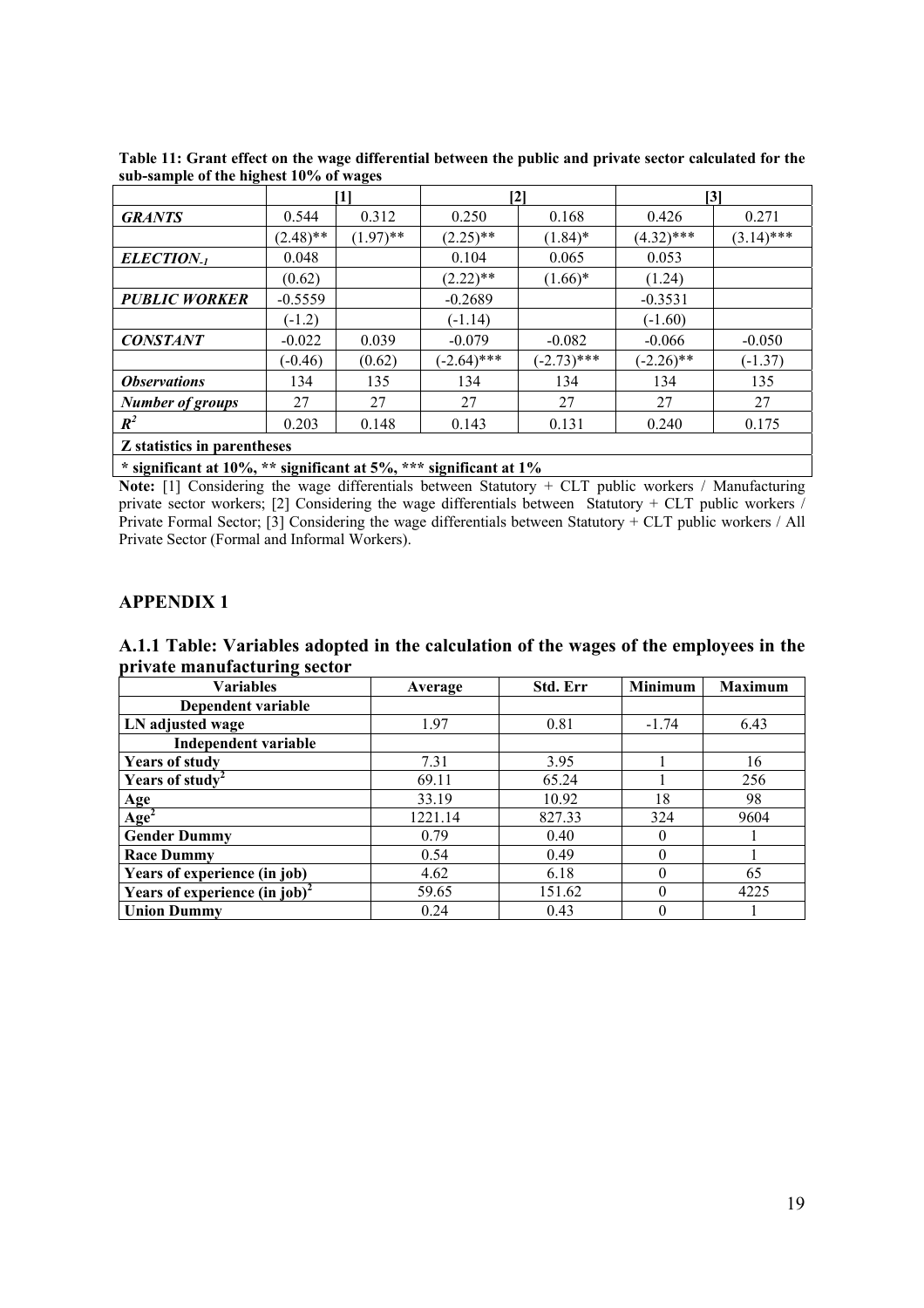| <b>Variables</b>                  | Average | Std. Err | <b>Minimum</b> | <b>Maximum</b> |
|-----------------------------------|---------|----------|----------------|----------------|
| Dependent variable                |         |          |                |                |
| LN adjusted wage                  | 2.08    | 0.82     | $-1.74$        | 6.72           |
| Independent variable              |         |          |                |                |
| <b>Years of study</b>             | 8.76    | 4.05     |                | 16             |
| Years of study                    | 93.20   | 72.29    |                | 256            |
|                                   | 33.36   | 10.77    | 18             | 98             |
| $\frac{\text{Age}}{\text{Age}^2}$ | 1229.66 | 819.82   | 324            | 9604           |
| <b>Gender Dummy</b>               | 0.65    | 0.47     |                |                |
| <b>Race Dummy</b>                 | 0.57    | 0.49     | $\Omega$       |                |
| Years of experience (in job)      | 4.89    | 6.13     |                | 65             |
| Years of experience (in job) $2$  | 61.55   | 147.01   |                | 4225           |
| <b>Union Dummy</b>                | 0.27    | 0.44     |                |                |

**A.1.2 Table: Variables adopted in the calculation of the wages of employees in the formal private sector**

| A.1.3 Table: Variables adopted in the calculation of the wages of employees in the |  |  |  |  |  |
|------------------------------------------------------------------------------------|--|--|--|--|--|
| formal and informal private sector                                                 |  |  |  |  |  |

| <b>Variables</b>                          | Average | Std. Err | Minimum  | <b>Maximum</b> |
|-------------------------------------------|---------|----------|----------|----------------|
| Dependent variable                        |         |          |          |                |
| LN adjusted wage                          | 2.01    | 0.84     | $-1.89$  | 6.72           |
| <b>Independent variable</b>               |         |          |          |                |
| <b>Years of study</b>                     | 8.56    | 4.09     |          | 16             |
| Years of study                            | 90.04   | 71.93    |          | 256            |
|                                           | 33.03   | 11.00    | 18       | 98             |
| Age <sup>2</sup>                          | 1212.26 | 839.07   | 324      | 9604           |
| <b>Gender Dummy</b>                       | 0.65    | 0.47     | $\theta$ |                |
| <b>Race Dummy</b>                         | 0.56    | 0.49     | $\theta$ |                |
| Years of experience (in job)              | 4.58    | 6.01     | $\theta$ | 65             |
| Years of experience (in job) <sup>2</sup> | 57.18   | 144.67   | $\theta$ | 4225           |
| <b>Union Dummy</b>                        | 0.23    | 0.42     | 0        |                |

|  |                                     |  | A.1.4 Table: Variables adopted in the calculation of the wages of statutory public |  |  |  |
|--|-------------------------------------|--|------------------------------------------------------------------------------------|--|--|--|
|  | employees and CLT public employees. |  |                                                                                    |  |  |  |

| <b>Variables</b>                          | Average | Std. Err | <b>Minimum</b> | <b>Maximum</b> |
|-------------------------------------------|---------|----------|----------------|----------------|
| Dependent variable                        |         |          |                |                |
| LN adjusted wage                          | 2.64    | 0.82     | $-1.56$        | 6.90           |
| <b>Independent variable</b>               |         |          |                |                |
| <b>Years of study</b>                     | 12.10   | 3.70     |                | 16             |
| Years of study <sup>2</sup>               | 160.29  | 78.50837 |                | 256            |
|                                           | 38.94   | 9.78     | 18             | 96             |
| $\frac{Age}{Age^2}$                       | 1612.75 | 807.43   | 324            | 9216           |
| <b>Gender Dummy</b>                       | 0.41    | 0.49     | 0              |                |
| <b>Race Dummy</b>                         | 0.57    | 0.49     | $\theta$       |                |
| Years of experience (in job)              | 11.65   | 7.75     | $\theta$       | 49             |
| Years of experience (in job) <sup>2</sup> | 195.84  | 226.79   | $\Omega$       | 2401           |
| <b>Union Dummy</b>                        | 0.38    | 0.48     | $\theta$       |                |